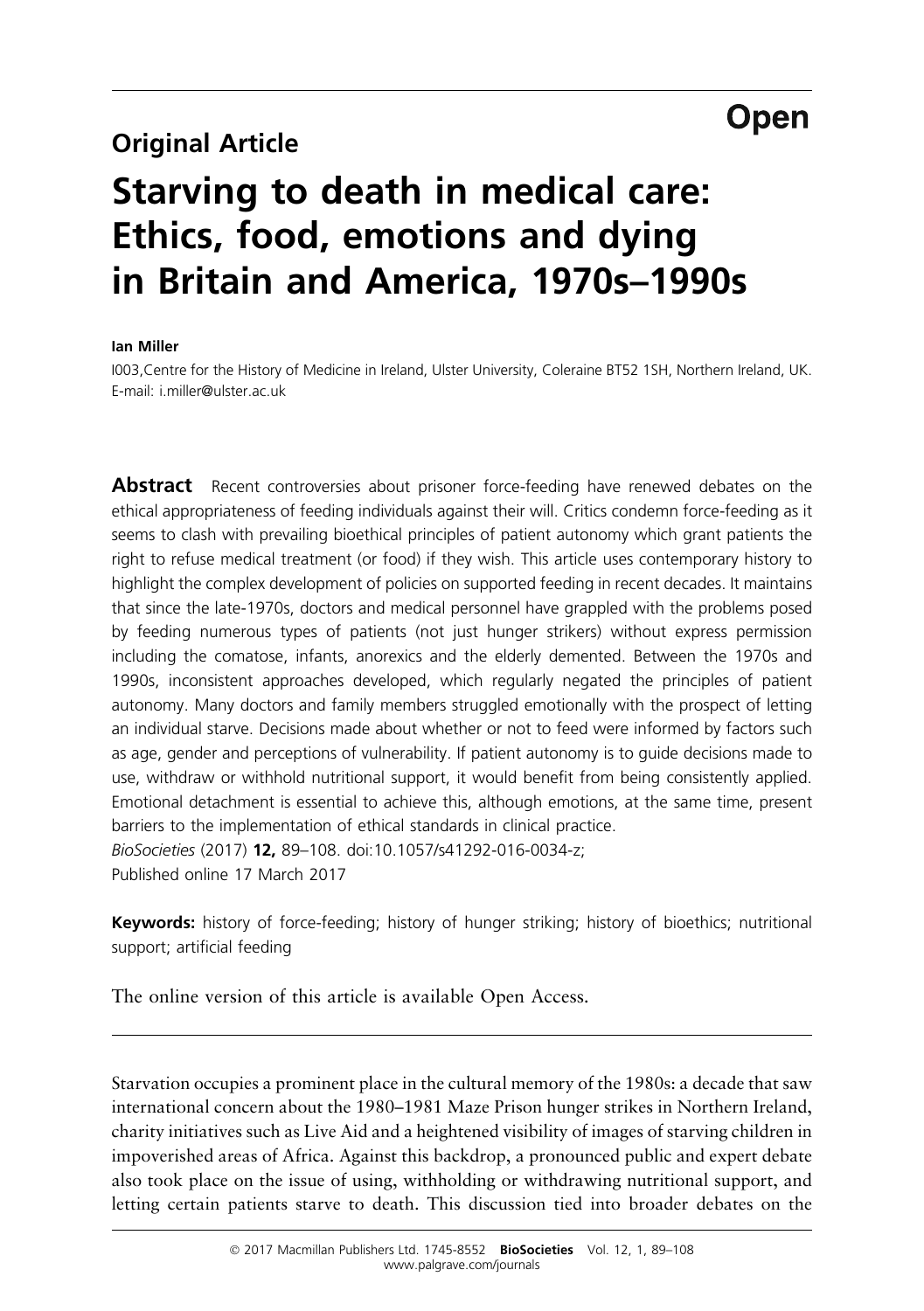technologisation of death, patient rights and the spread of sympathetic attitudes towards suicide and euthanasia. Artificial feeding (or force-feeding) is normally associated with hunger strikers. Force-feeding involves inserting a stomach tube into the mouth of a prisoner/patient which then passes downwards through the throat and oesophagus before arriving in the stomach. The passing of the tube causes most patients to gag, choke and vomit over themselves. Liquid food is then poured into the top of the tube, which descends into the stomach. Digestion is resumed. It shares similarities with artificial feeding, a procedure that keeps mentally ill patients who refuse to eat alive, as well as coma patients (Anon, [2000a\)](#page-16-0). But subtle differences exist. Unlike artificial feeding, force-feeding tends to be performed against the will of patients who have decided not to eat. However, most hunger strikers are not mentally ill. To worsen matters, hunger strikers have been subjected to techniques that are ethically questionable, including the use of nutrient enemas and rectal feedings.<sup>1</sup>

Force-feeding policies were first introduced by the British government in 1909 to tackle suffragette hunger strikes, causing public unease. During the 1910s, doctors force-fed republican prisoners in Ireland, controversially causing the death of leading republican Thomas Ashe (Murphy, [2014](#page-18-0)). Although force-feeding was permanently abandoned in Ireland, convict prisoners continued to be fed against their will in English prisons until as late as the 1970s (Anon, [1913–1940](#page-16-0); Miller, [2016](#page-18-0)). During the Northern Irish Troubles (c. 1968–1998), the force-feeding of two young sisters – Marian and Dolours Price – and the death of IRA prisoner Michael Gaughan (following force-feeding) led the World Medical Association to formally condemn the practice as unethical in 1975 (World Medical Association,  $2015$ .<sup>2</sup> It seemed that an ethical problem stretching back to the Edwardian period had finally been resolved. Western countries gradually abandoned force-feeding policies.<sup>3</sup> However, as this article argues, contemporaneous developments in medicine – the development of new life-sustaining technologies and the rise of bioethics – in fact broadened and diversified ongoing debates on using artificial feeding to sustain life. From the 1970s, practitioners adopted new feeding methods and used them on a far broader range of patients than ever before. Instead of being resolved, debates on force-feeding and artificial feeding in fact proliferated during the 1980s and 1990s as deeply complex ethical questions arose about who should and should not be fed. The result was inconsistent policies which remain in place and present a barrier to patient autonomy.

Despite the prominence of debates about nutritional support, the subject has received limited historiographical attention even in otherwise thorough accounts of bioethics (Ferber, [2013](#page-17-0); Wilson, [2014](#page-19-0)). Nutritional support has been discussed in works such as Ian Dowbiggin's A Concise History of Euthanasia and Peter Singer's provocative Rethinking Life and Death (Singer, [1994;](#page-19-0) Dowbiggin, [2005](#page-17-0)). However, it has not been subject to focused analysis, even despite its ethical intricacy. Food is a complex phenomenon, being replete with particular meanings (Coveney, [1999](#page-17-0)). The idea of a doctor letting a patient starve carries deep emotional resonance as it clashes with expectations of medical care. It also raises important issues about patient autonomy. In the post-war period, traditional medical paternalism was dislodged as patients secured the right to make decisions about

<sup>1</sup> [http://www.theguardian.com/us-news/2014/dec/09/cia-report-rectal-feeding-detainees.](http://www.theguardian.com/us-news/2014/dec/09/cia-report-rectal-feeding-detainees) Accessed 21 July 2016.

<sup>2</sup> Available at World Medical Association ([2015](#page-19-0)).

<sup>3</sup> For West German contexts, see Passmore [\(2012\)](#page-18-0).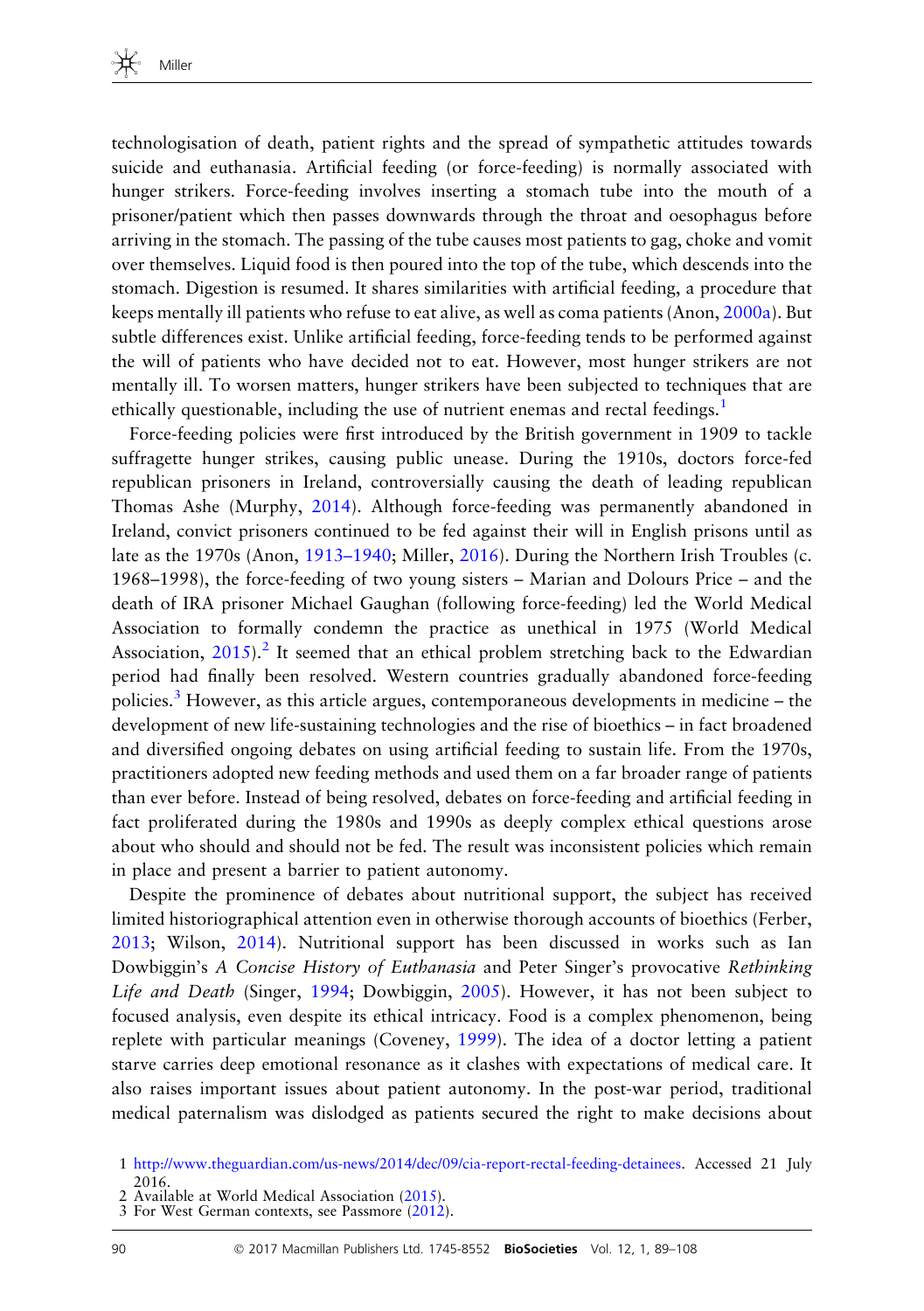their own bodies. As an example, the force-feeding of prisoners had been inherently paternalistic. It entailed an appropriation of medical power and nullified the capacity of patients to determine their own fate. In contrast, granting the right of hunger strikers such as Bobby Sands to starve, even to death, indicated a burgeoning acceptance of personal autonomy, despite its potential consequences.<sup>4</sup> Linked to this were changing ideas on the sanctity of life. Traditional Judaeo-Christian perspectives saw every human life as being of equal value. The idea that individuals had a right to choose when and how to end their lives challenged these traditional views and, in many ways, reflected the secularisation of society and the burgeoning consumerist culture of the 1980s and 1990s.

But how easily did the issue of withholding or withdrawing nutritional support, in line with a patient's wishes, fit into this transition from paternalism to autonomy, given the emotional constraints attached to the subject? Did doctors always respect the wishes of patients or was the situation more intricate? The current public interest in the force-feeding of Californian prisoners and Guanta´namo Bay detainees has renewed debates on the ethical appropriateness of feeding patients against their will (Miller, [2013](#page-18-0)). Critics currently condemn the force-feeding of hunger strikers as violent and brutal; as an act that clashes profoundly with medical ethical norms.<sup>5</sup> Some suggest that military doctors are caught in a 'dual loyalty', uncertain about whether to prioritise the needs of the state or the ethical standards of their profession (Clark,  $2006$ ). Others simply denounce Guantánamo as a "medical ethics free zone" (Annas *et al.* [2013\)](#page-16-0). What seems clear is that critics see forcefeeding as a breach of a fundamental right: the right of a patient to be able to refuse medical treatment (or food) if he or she wishes. The force-feeding of prisoners emerges from such critiques as an act set apart from 'normal' medical practice. As an example, in 2015, Physicians for Human Rights argued that ''forcing treatment on mentally competent persons constitutes ill treatment and possible torture and is contrary to professional ethics''.6 But is prisoner force-feeding really so out of line with ethics and standards in clinical practice? This article uses contemporary history to suggest not. Since the late-1970s, medical personnel have grappled with the problems posed by feeding numerous types of patient – not just hunger strikers – without express permission, including the comatose, infants, anorexics and the elderly demented. Inconsistencies emerged which need to be addressed if feeding policies are truly to be guided by principles of autonomy.

Examining the broader historical meanings embedded in the act of feeding (or letting starve) individuals who could not – or would not – eat ultimately complicates models of a transition towards patient autonomy. It also provides an opportunity to reflect upon the development of current approaches and policies. Although present-day ethical norms generally support patient autonomy (incorporating the right to stop eating), in reality doctors and family members have struggled emotionally with the prospect of letting someone starve. The idea of over-seeing self-induced starvation produced emotional responses that repeatedly negated ideals of patient autonomy. Ultimately, this article supports Peter Singer's contention that "when it comes to questions about prolonging life or ending it, our ethics are in a confused, contradictory mess". It maintains that highly

<sup>4</sup> For discussion of autonomy, see O'Neill ([2002](#page-18-0)).

<sup>5</sup> See, among others, Gregory ([2005](#page-18-0)) and Institute on Medicine as a Profession ([2013](#page-18-0)). 6 [http://physiciansforhumanrights.org/press/press-releases/us-military-document-says-force-feeding-violates-](http://physiciansforhumanrights.org/press/press-releases/us-military-document-says-force-feeding-violates-medical-ethics-and-international-law.html)

[medical-ethics-and-international-law.html](http://physiciansforhumanrights.org/press/press-releases/us-military-document-says-force-feeding-violates-medical-ethics-and-international-law.html). Accessed 31 March 2016, 11.29.

<sup>7</sup> Singer ([1994](#page-19-0), p. 17).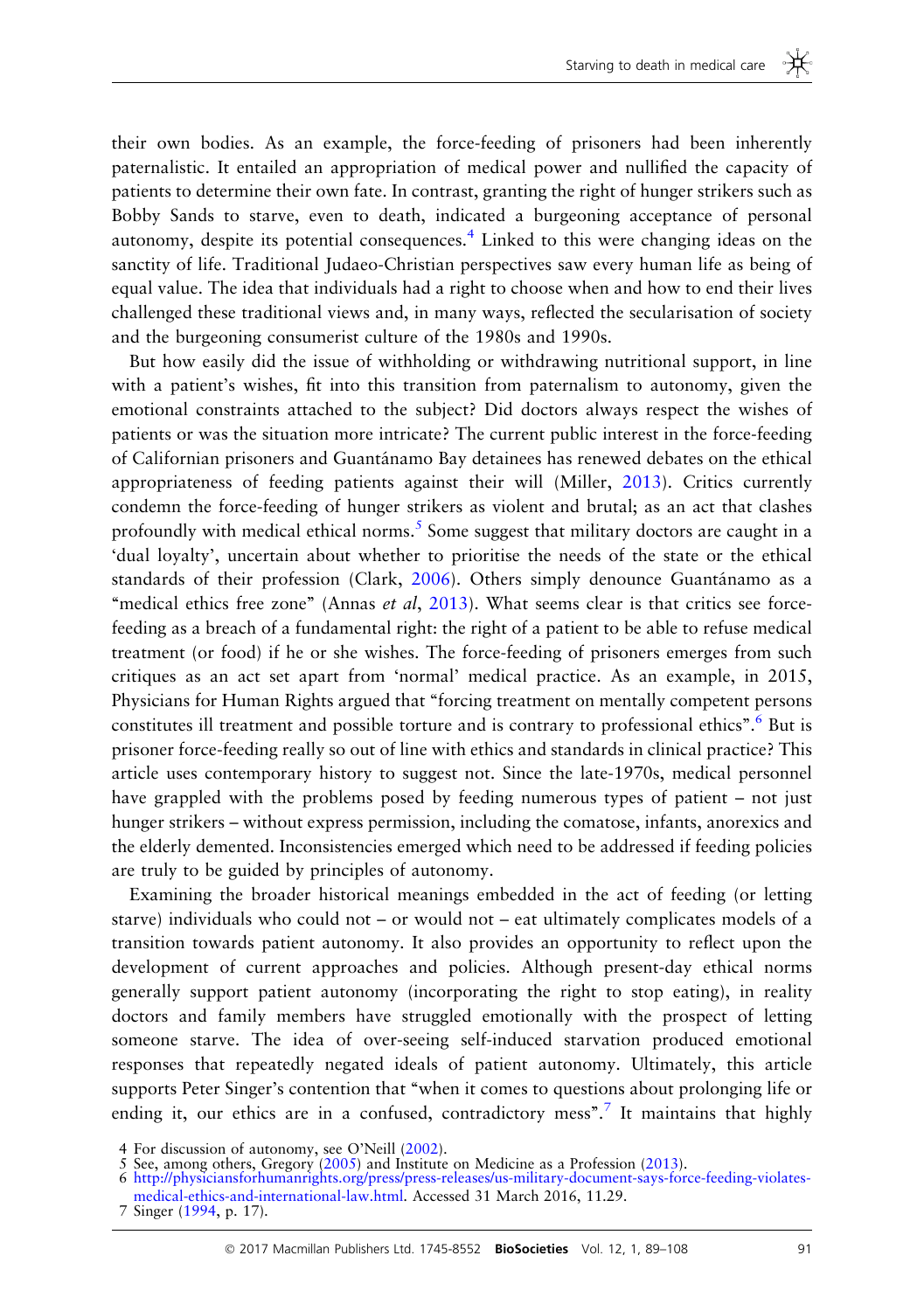inconsistent approaches developed towards feeding (or not feeding) particular patient groups from around the 1970s and became firmly established in medical practice. Whether or not patient autonomy is respected depended upon a confluence of factors other than clinical need including age, gender and perceptions of vulnerability (O'Mahony, [2014](#page-18-0)). If patient autonomy is to guide decisions made to use, withdraw or withhold nutritional support, it would benefit from being consistently applied. Emotional detachment is essential to achieve this but emotions, at the same time, present barriers to the implementation of ethical standards in clinical practice.

#### The Technologisation of Feeding

In the late twentieth century, new life-support technologies emerged that could prolong life indefinitely, keeping alive severely debilitated patients (particularly the comatose) who would otherwise have naturally died. Death itself became technologized; defeating death became a prime goal of doctors. Yet difficult decisions had to be made about when to end the life of technologically supported patients. The image of doctors 'pulling the plug' on vegetative, comatose patients captured the public imagination. However, equally provocative debates were waged on the seemingly more mundane matter of withdrawing (or withholding) feeding technologies: tubes and intravenous lines. 'Pulling the plug' is normally imagined as a straight-forward, painless flick of a switch that simply removes the function of breath, allowing the comatose to escape a meaningless, non-functional existence. On a more metaphorical level, it symbolises the turning off of modern medical technologies that prevent a dignified death by aimlessly preserving functionless life.<sup>8</sup> Yet the idea of killing a patient by not feeding him or her bears particular emotional resonance. Food, after all, is a natural means of subsistence unlike the complex electrical machinery attached to the vegetative bodies of the dying or comatose. As such, the idea of a doctor letting a patient starve raised a markedly different set of emotional responses than switching off a life-support machine.

In the post-war period, advances were made that allowed doctors to artificially feed patients with minimum intrusion and discomfort. In the 1960s, Pennsylvania surgeon Stanley J. Dudrick began to nourish new-born babies with an intravenous feed (InVF), developing what became known as total parenteral nutrition (Dudrick et al, [1969\)](#page-17-0). In 1981, American surgeons Jeffrey L. Ponsky and Michael W.L. Gauderer published an article in the journal, *Gastrointestinal Endoscopy*, describing their invention of a percutaneous endoscopic gastrostomy (PEG); a procedure in which a PEG tube was passed into the stomach through the abdominal wall to provide enteral nutrition. PEG was a significant improvement on earlier feeding gastrostomies which had required more intrusive surgery (Ponsky and Gauderer, [1981](#page-18-0)). General anaesthesia was no longer needed, a relaxed abdomen was not essential, the procedure could be performed on patients with severe musculoskeletal deformities and patients suffered minimal discomfort in the post-operative period. Although initially developed for children, PEG was quickly adopted by gastroenterologists and surgeons (Gauderer, [1999](#page-17-0), [2001\)](#page-17-0). The impact of these new technologies on hospital practice was profound. Physicians and surgeons began to devise suitable feeding techniques for patients suffering from conditions including cancer, gastritis and liver disease (Rombeau and

<sup>8</sup> For more on dignity, see, for example, President's Council on Bioethics [\(2008\)](#page-18-0).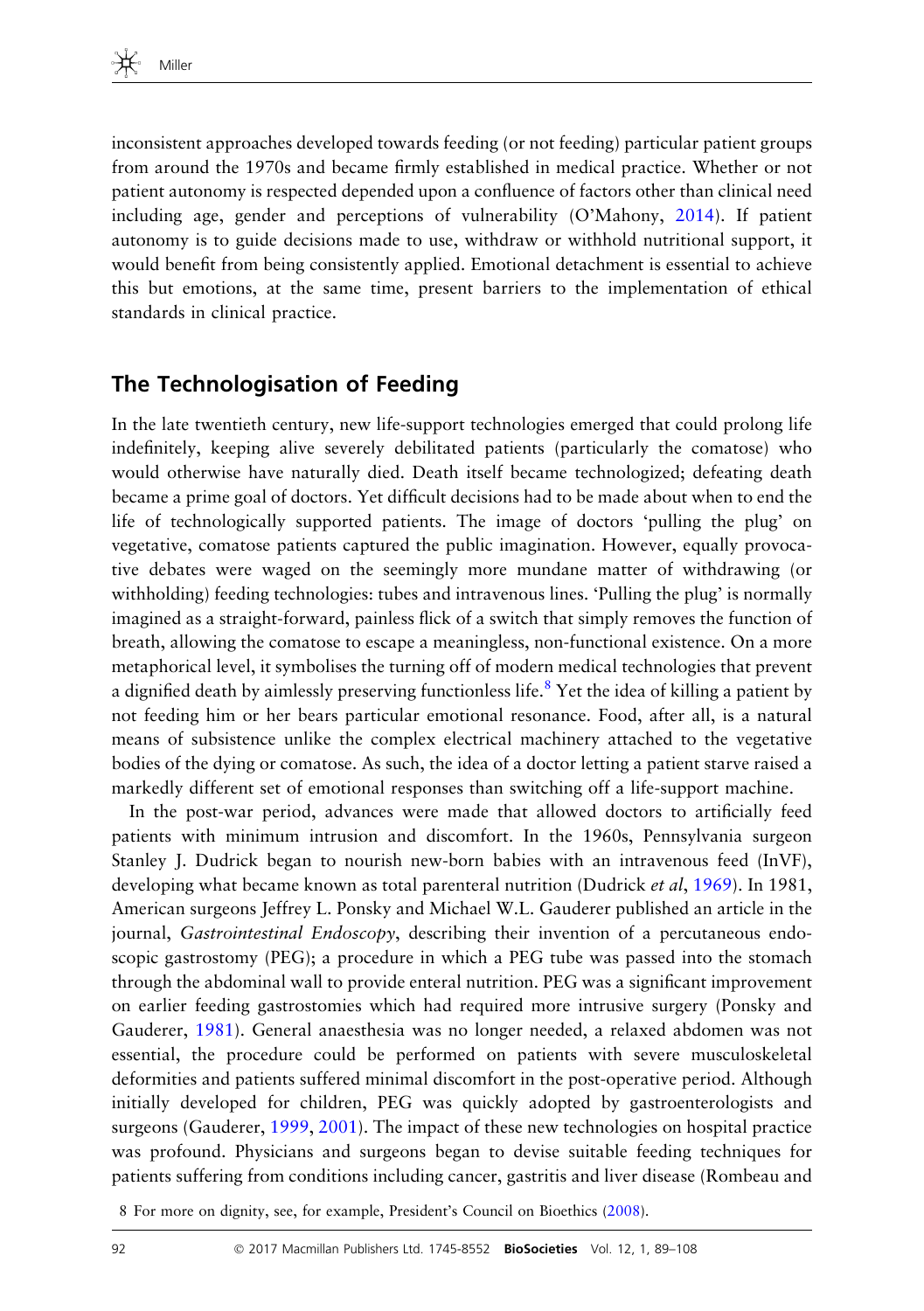Caldwell, [1984\)](#page-19-0). Surgeons penned practical textbooks on how to insert gastrostomies into patients (Grant and Todd, [1982;](#page-17-0) Philips and Odgers, [1986\)](#page-18-0). Physiologists developed complex models relating to issues such as amino acid requirements, glucose levels and hormone patterns among patients receiving total parenteral nutrition (Lebenthal, [1986](#page-18-0)). Nonetheless, the rapid spread of these technologies ultimately raised an intricate set of ethical problems. For instance, if a patient was to be kept alive with artificial nutrition, at what point, if any, should a tube be removed and a patient left to starve? Well into the early 1980s, ethical guidelines on discontinuing life focused on life-support systems (particularly mechanical respirators and ventilators) but not the more basic matter of feeding (Towers, [1982\)](#page-19-0).

The emotional aspects of starvation ultimately produced inconsistent clinical practices (not always based on clinical need) which remain in place. Historian James Vernon suggests that western societies generally see hunger as unacceptable. Whereas hunger and famine were relatively commonplace until around the nineteenth century, modern western sensibilities towards starvation now arouse sympathy for the hungry (as confirmed by western 'wars' on global hunger and newspaper coverage of impoverished children going without food).<sup>9</sup> Moreover, food and water are so central to human emotions that it has proven impossible to consider nutritional support with the same emotional detachment sometimes felt towards a respirator or dialysis machine. Psychological barriers relating to hunger are too intense (Lynn and Childress, [1983\)](#page-18-0). In light of this, late-twentieth-century decisions to administer or withhold food and water proved to be just as complex, perplexing and emotionally challenging as contemporaneous debates about turning off respirators (Dresser and Boisaubin, [1985\)](#page-17-0). Notably, as discussed in more depth below, the issue of withdrawing or withholding food also encapsulated a far broader spectrum of patients than 'pulling the plug': prisoners, anorexics, infants, the elderly as well as the comatose. Emotionally driven attitudes towards these different patients emerged that were separate from clinical need, being based on considerations such as age and perceptions of vulnerability.

The problem of nutritional support was very much one of medical modernity. Underlying public discussion from the 1970s onward lay a disenchantment with biomedical technologies that endlessly elongate life. Indeed, the question of nutritional support first arose in a sociocultural climate with changing views on the nature of medical authority and the rights of the dying. During the 1970s and 1980s, a diffuse rebellion was taking place against the nature and excesses of medical power. Since the previous century, the western medical profession had acquired remarkable authority in its institutions and in society at large. At worst, this encouraged medical experimentation on the institutionalised, questionable research ethics and a relative lack of external regulation. Largely in response to a number of controversies, bioethics emerged from the 1970s; an interdisciplinary project that sponsored greater regulation on medical practice, often with the participation of individuals in diverse fields such as philosophy and theology (Rothman, [1991;](#page-19-0) Wilson, [2014](#page-19-0)). Tied to this was the emergence of the 'death with dignity' movement. In earlier centuries, the endurance of suffering was often viewed as a defining feature of a 'good death'; a test of fitness for heaven (Jalland, [1996\)](#page-18-0). But in twentieth-century consumer capitalist culture, the ideal death typically involved painlessness and gratification; a quick fix. For some, the right to choose how and when to die was an important part of individual liberation, perhaps the last human

<sup>9</sup> For changing attitudes towards hunger in the modern period, see Vernon ([2007](#page-19-0)).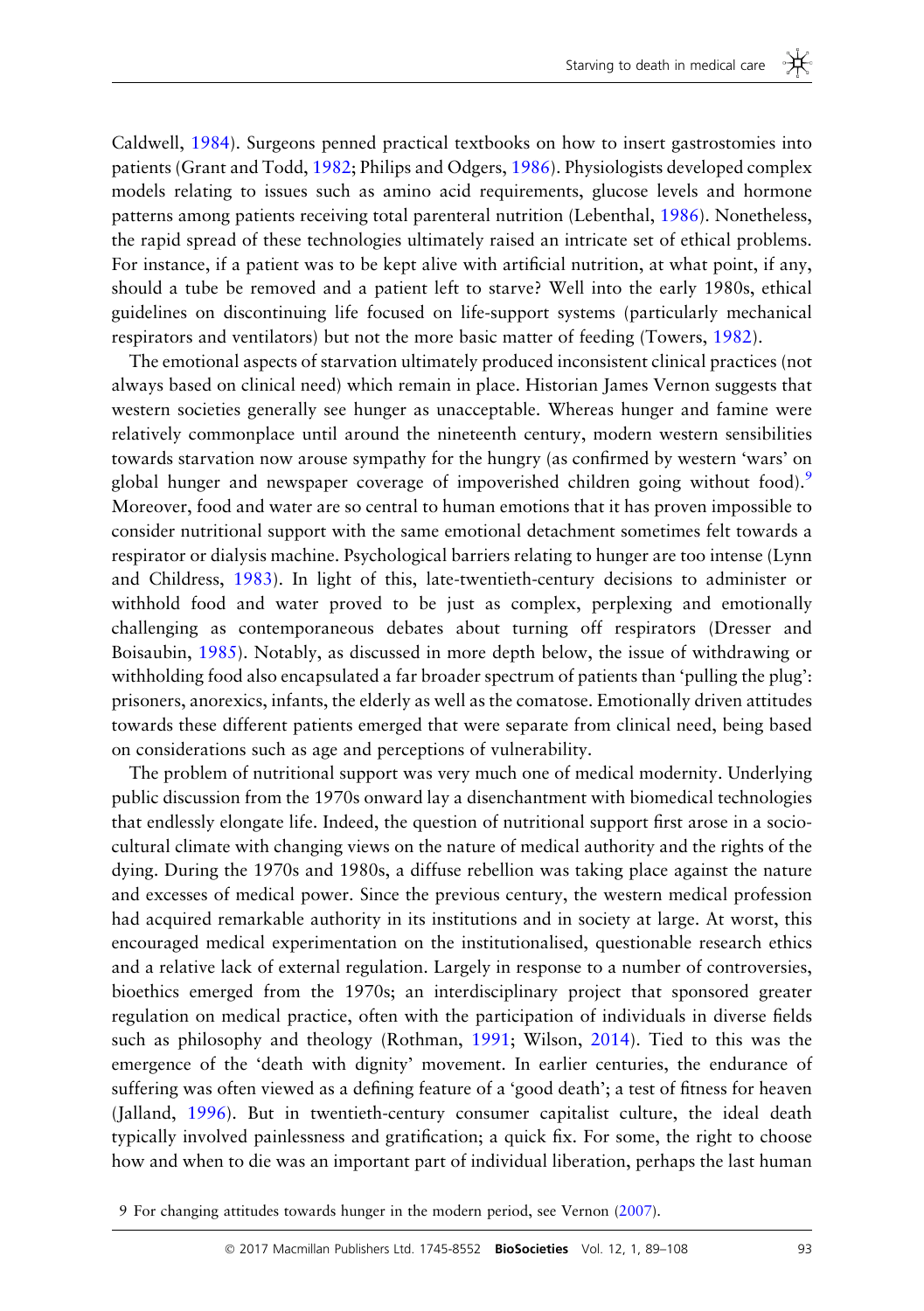right. Patients sought to regain control of their own bodies from medical professionals (Filene, [1998\)](#page-17-0).

#### Patient Autonomy and the Comatose

From the mid-1980s, efforts were made to establish firmer ethical principles on artificial feeding following a number of dramatic court cases that raised the question of whether the comatose had a right to die. In many ways, these were historic. Internationally, courts began to openly support principles of patient autonomy. As historian Peter G. Filene suggests, this formed part of a broader process in which traditional medical paternalism was transformed into a more democratic process; in this instance allowing family members to speak for incompetent patients.<sup>10</sup> In 1981, Robert Nejdl and Neil Barber, two Los Angeles physicians, were charged with murder after removing an InVF drip from a severely brain-damaged comatose patient named Clarence Herbert. Herbert had been admitted to hospital for routine surgery to remove a colostomy bag. During his first hour in the recovery room, Herbert suffered a massive loss of oxygen to the brain. He became comatose and was placed on a respirator. Herbert's wife consented to having the respirator removed. However, to some surprise, Herbert did not die; he unexpectedly began to breathe on his own. Stopping InVF seemed to be the only option left to end Herbert's functionless life, allowing him to die naturally from dehydration and pneumonia. However, a nursing supervisor viewed the cessation of InVF as morally different from removing a permanently comatose patient from a respirator. She went to the authorities. Despite their intentions, the doctors had knowingly, if not intentionally, caused death. As the District Attorney commented, ''the patient did not die naturally of a terminal illness; he was dehydrated to death intentionally with death being a certain consequence as if he was shot at point blank range''. Yet things were not quite so clear cut. InVF was neither curing nor ameliorating Herbert's condition. Nor was it maintaining his comfort. It was merely prolonging biological existence; nourishing liquids were being dripped through a permanently non-functioning body. Ultimately, a municipal court judge dismissed the charges due to a lack of evidence of malicious intent (Steinbeck, [1983\)](#page-19-0).

However, it was the problems posed by Elizabeth Bouvia that brought nutritional support technologies to the forefront of international debate. While at Riverside General Hospital, California, in 1983, she began to refuse all nourishment, stating that the only Christmas present she wanted was to be allowed to die. Bouvia had cerebral palsy and requested that doctors provide painkillers while she starved herself. Three days later, doctors won a court order permitting them to force-feed Bouvia should her life become endangered. Forcefeeding commenced on the same day.<sup>11</sup> The image of a bed-ridden, paralysed and suffering twenty-eight-year-old woman being fed against her will aroused compassion and sympathy internationally. Bouvia had asserted her right to autonomy and privacy; the hospital (and state) had declared its public interest in preventing suicide.

Importantly, Bouvia was mentally competent; capable of making her decision about whether or not to eat or be fed against her will. Leading bioethicist George J. Annas denounced her force-feeding as ''brutality'' and warned that hospitals were at risk of

<sup>10</sup> Filene [\(1998,](#page-17-0) p. 90). 11 179 Cal.App.3d 1127; 225 Cal.Rptr. 297 (1986).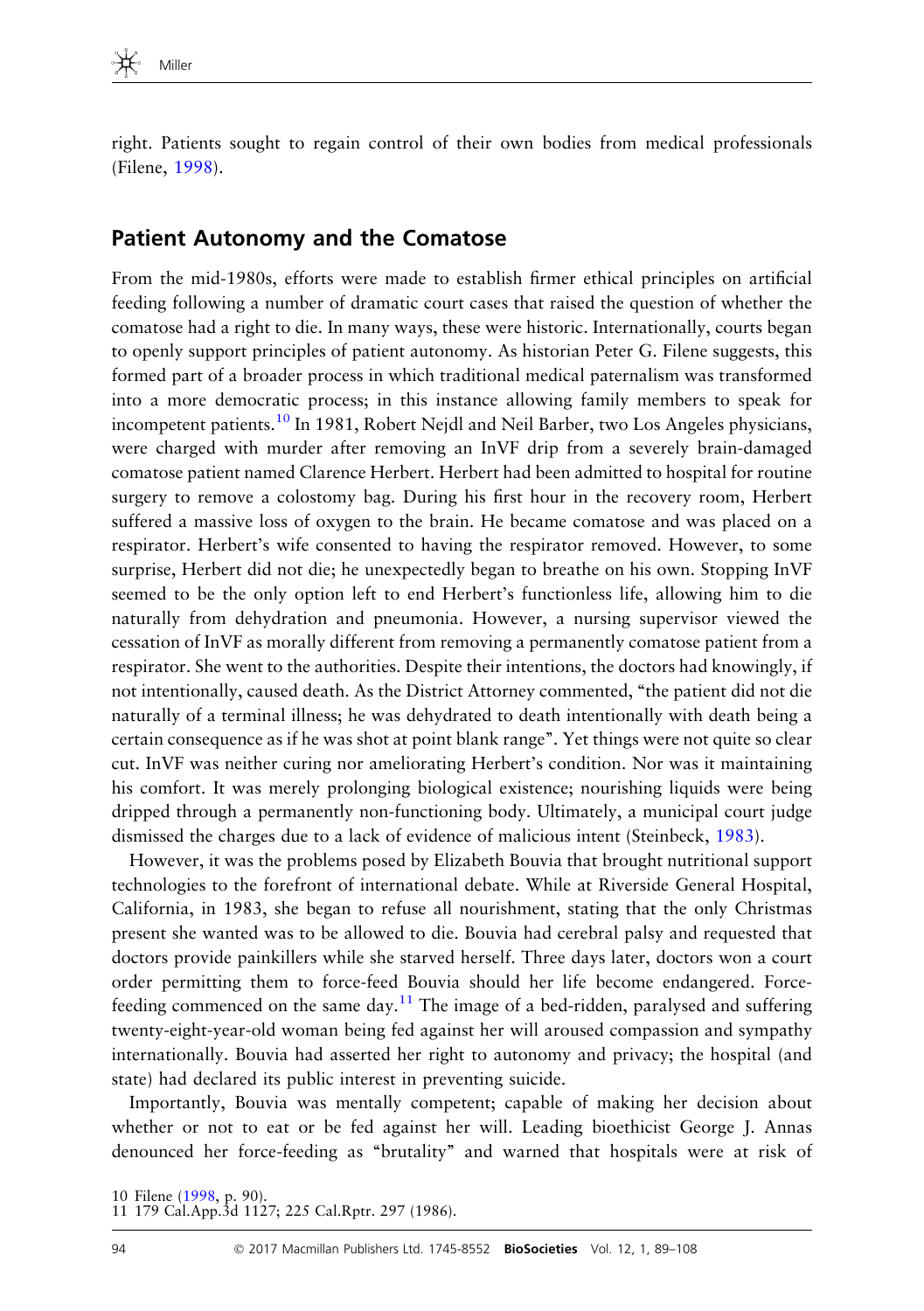becoming ''the most hideous of torture chambers''. ''Where are nursing and medical schools schooled in the martial arts of restraint, forced treatment, intimidation and violence?'', asked Annas, adding that ''we should refrain from that action [force-feeding] because it perverts the very meaning of care and treatment. Medical care must be consensual or it loses its legitimacy'' (Annas, [1984\)](#page-16-0). Yet others argued that Bouvia had in fact revealed inherent problems with the concept of patient autonomy. American philosophy Professor Francis I. Kane argued that Bouvia's case had revealed the unsuitability of autonomy as a guiding bioethical principle. According to Kane, considerations of autonomy were less important than broader notions of the public good (Kane, [1985](#page-18-0)). Nonetheless, in 1986 a state appeals court panel declared that the "right to refuse medical treatment is basic and fundamental" and ruled that Bouvia had a right to refuse force-feeding.<sup>12</sup> Indeed, this was an important recognition that feeding technologies did indeed constitute medical therapy, rather than basic care. According to the New York Times, the court concluded:

Her [Bouvia's] mind and spirit may be free to take great flights, but she herself is imprisoned and must lie physically helpless, subject to the ignominy, embarrassment, humiliation and dehumanising aspects created by her helplessness. We do not believe it is the policy of this state that all and every life must be preserved against the will of a sufferer. It is incongruous, if not monstrous, for medical practitioners to assert their right to preserve a life that someone else must live or, more accurately, endure for fifteen or twenty years. The right to die is an integral part of our right to control our own destinies (Anon, 17 April [1986](#page-16-0)).

The Bouvia case was ultimately decided on the issue of suicide, not feeding. Nonetheless, public and medical responses mostly focused on the emotive issue of feeding. Was InVF a form of basic, humane care that must always be given in hospitals? Or was it a complex form of medical treatment? If it was the latter, then surely patients had a right to be able to refuse therapeutic intervention? (Steinbrook and Lo, [1986](#page-19-0))

The problems posed by Bouvia invoked far broader questions that touched at the heart of modern, western bioculture. Should preserving life really be the main goal of modern biomedicine? Does a commitment to preserving life preclude the freedom to commit suicide? Should bodily autonomy be prioritised over life? And does life really need to be preserved if it involves only pain and unhappiness? Whatever the answers, it seemed apparent that various values were now in conflict (Bleich, [1986\)](#page-17-0). Medical technology had prompted a rethinking of how artificial feeding technologies fitted with broader western values relating to the meaning of life itself. It seems clear that American courts developed strong tendencies to support the right of patients to stop receiving food. In 1990, the Supreme Court allowed the family of comatose Nancy Beth Cruzan to withdraw her feeding tubes, endorsing the view that the 14th Amendment guaranteed the right to avoid unwanted medical treatment.<sup>13</sup> Debate reignited once again during the legal struggle over vegetative patient Terri Schiavo which lasted from 1990 to 2005. Ultimately, Schiavo's feeding tube was removed. Schiavo's husband had supported the withdrawal of feeding equipment although her parents opposed the action as their daughter was conscious (Monturo, [2009](#page-18-0)).

<sup>12</sup> Bouvia v. Superior Court (Glenchur) 179 Cal. App. 3d 1128 (1986).

<sup>13</sup> Cruzan v. Director, Missouri Department of Health, 497 U.S. 261 (1990).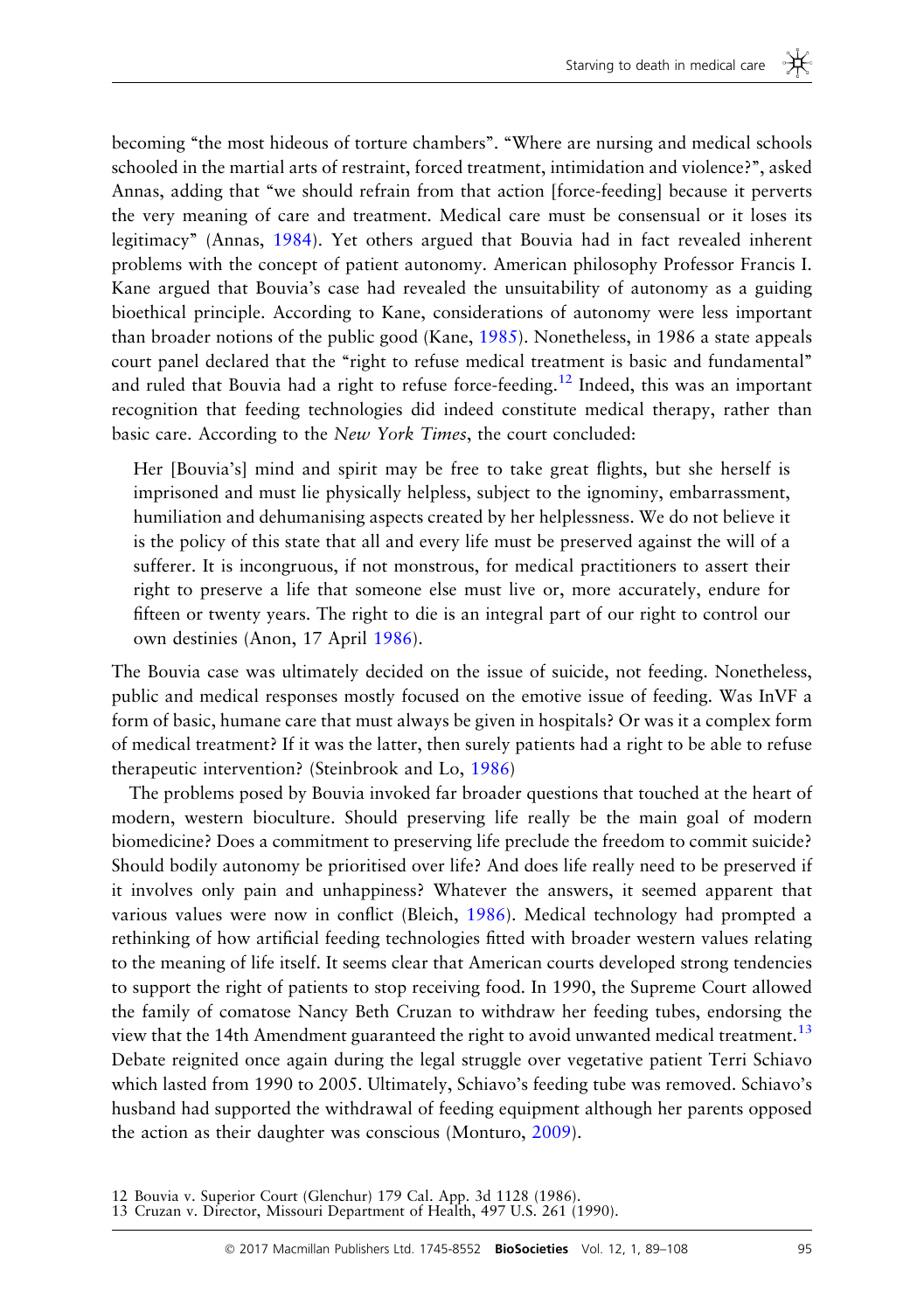Although America was the primary focus of debate, other countries ruled in favour of removing nutritional support from the comatose. Britain's first right-to-die case involved Tony Bland, a 21-year-old victim of the 1989 Hillsborough Stadium disaster. In 1993, a committee of peers examined the area of medical ethics more generally and defined nutritional support as a form of medical treatment that involved manipulating Bland's body without his consent and conferred no benefit (Anon, [1993a](#page-16-0)). Peter Singer subsequently maintained that the British courts had (in his view, positively) broken with the traditional principle of the sanctity of life, having weighed it against other considerations.<sup>14</sup> Two years later, Ireland dealt with the provocative Ward case, which coalesced around a nearcomatose woman who had sustained debilitating injuries during a routine gynaecological operation twenty years earlier. In the years leading up to her death, she found being fed with a nasogastric tube increasingly distressing. As her teeth were permanently clenched together, Ward could not swallow or receive nourishment in the normal way. She had no capacity for speech or communication and could barely recognise nursing staff. Ultimately, the Supreme Court upheld the view that the Irish Constitution protected a number of rights including the right to autonomy, self-determination, privacy, dignity, bodily integrity and the right to die (O'Carroll, [1995](#page-18-0)).

Of course, the privileged space occupied by patient autonomy did not remain uncontested. Most notably, the presence of theological perspectives that privileged the sanctity of life dissented against a flowing tide of opinion. In 1986, academic theologian, Fr. Robert Barry, argued that ''definitively and absolutely removing food and fluids is morally identical to placing a plastic bag over a person's head''. Barry saw the removal of feeding technologies as equivalent to "killing by benign neglect or omission" rather than "allowing to die" (Barry, [1986](#page-17-0)). Similarly, theologist Gilbert Meilaender argued in the same year that doctors and bioethicists were failing to distinguish cure from care. Meilaender argued that doctors were intent on playing God by deciding when life must end, even the lives of those who were not actually dying (Meilaender, [1986](#page-18-0)). Between 1988 and 1922, the U. S. Catholic Conference Bishops' Committee for Pro-Life Activities formally rejected the practice of withdrawing nutrition and hydration to bring about a patient's death (Anon, [1993b](#page-16-0)).

Outside of theology, the act of allowing a patient to starve could provoke strong emotional responses. As an act, it clashed profoundly with normal expectations of medical care. In 1983, bioethicist Daniel Callahan criticised a ''stubborn emotional repugnance against a discontinuance of nutrition" and argued that "a cluster of sentiment and emotions that is repelled by the idea of starving someone to death'' was impeding sensible hospital policies. In his scathing criticism, Callahan called for a re-education of public emotions (Callahan, [1983](#page-17-0)). However, Callahan underestimated the affective nature of letting someone starve. In the 1980s, American bioethicists Mark Siegler and Alan J. Weisbard warned that the withdrawal of nutritional support was an unwelcome 'new frontier' of the 'death with dignity' movement and a threat to traditional patient–physician relationships and social values. Where is all this leading, they asked? The authors resorted to the slippery slope argument by presenting the termination of nutritional support as a step towards the widespread euthanasia of 'undesirable persons' such as the 'senile', 'retarded', 'incurably ill' and the 'aged'. "The angel of mercy", they warned, "can become the fanatic, bringing the

14 Singer [\(1994,](#page-19-0) pp. 73–74).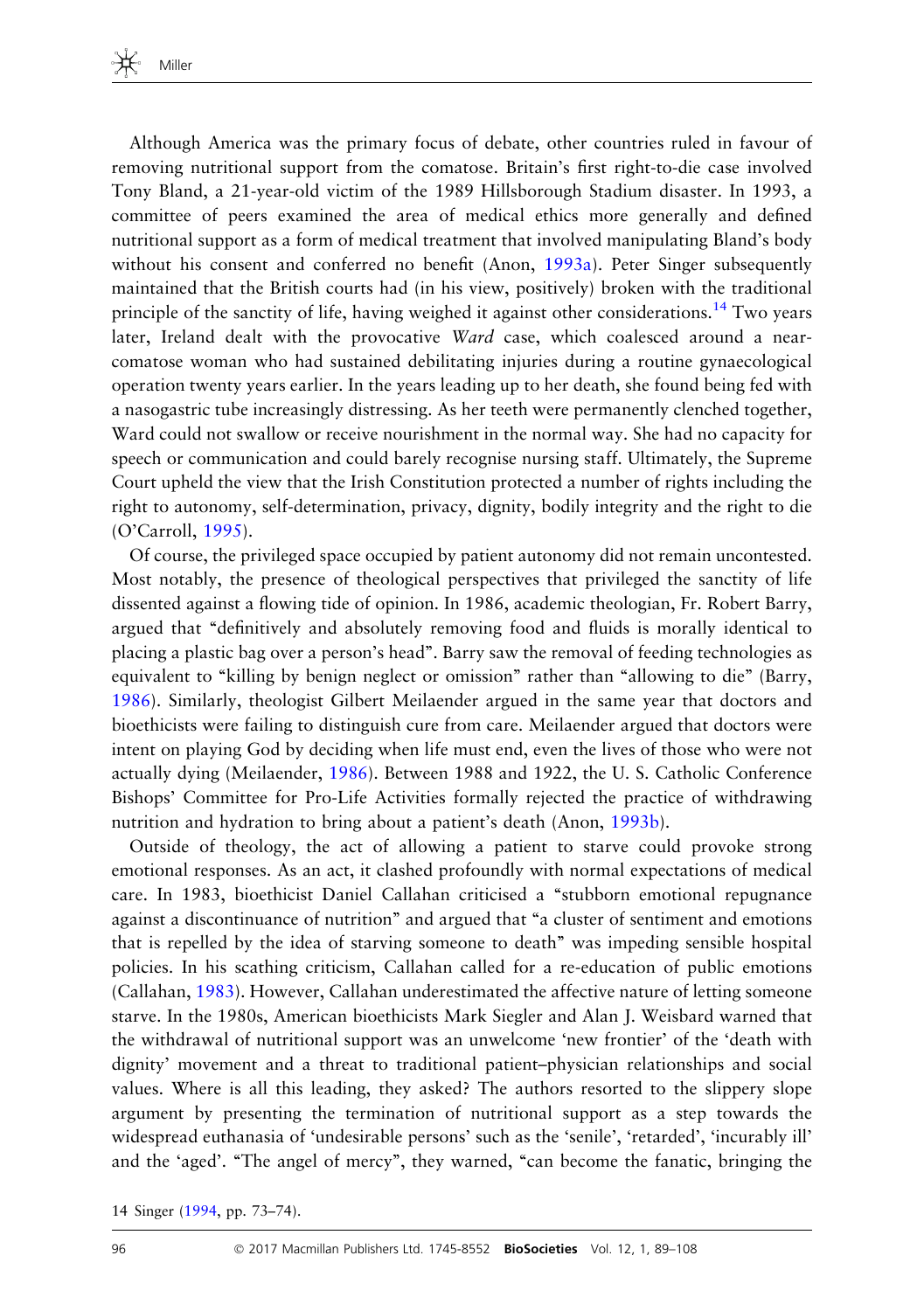comfort of death to some who do not clearly want it''. According to the authors, a 'right to die' could soon transcend into a "duty to die" (Siegler and Weisbard, [1985](#page-19-0)). In reality, as historian Sarah Ferber maintains, 'slippery slope' arguments bore limited relevance to latetwentieth-century ethical contexts.<sup>15</sup> Yet they did raise pertinent issues relating to perceptions of certain patient groups and society's willingness to let them die if they wished.

Nonetheless, those opposed to allowing the comatose to starve found themselves swimming against a general tide of opinion that favoured a right to die. Most bioethicists refuted suggestions that full-scale euthanasia and infanticide was imminent.<sup>16</sup> In 1983, the President's Commission for the Study of Ethical Problems in Medicine and Biomedical and Behavioral Research recommended that healthcare professionals should always work towards sustaining life but stipulated that competent, informed patients (or their representatives) had a right to decide on withholding or withdrawing nutritional support (President's Commission for the Study of Ethical Problems in Medicine and Biomedical and Behavioral Research, [1983\)](#page-18-0). In 1986, the American Medical Association's Council on Ethical and Judicial Affairs formally defined nutrition and hydration as medical treatment (American Medical Association, [1986–1989\)](#page-16-0). Ideals of patient autonomy as a guiding ethical principle for the comatose still comes under attack in countries including Britain (Foster, [2009](#page-17-0)). Nonetheless, the framing of nutritional support as medical treatment, not care, in the 1980s differentiated its withdrawal from the act of killing. It became construed as a professional decision. General trends emerged in western countries for judges to support the withdrawal of artificial feeding. Many doctors no doubt continued to feel emotionally troubled at the prospect of letting a patient starve to death. However, as one bioethicist noted in 1989, "as there is absolutely no legal obligation to eat, there cannot be an absolute legal obligation for healthcare workers to force-feed all people who do not eat'' (Yarborough, [1989](#page-19-0)). In relation to the comatose, health and quality of life became ranked as higher values than the sanctity of life, particularly when life consisted only of poor health and suffering.

### Enforced Feeding in Clinical Practice

The late-twentieth-century comatose were mostly granted a right (through their representatives) to have nutritional support removed and be left to naturally starve. In most respects, this fits with broader models of a transition from medical paternalism to autonomy. But what happens when other patient groups are taken into account? Can a relatively smooth trend towards granting autonomy be discerned? Or was the idea of allowing a conscious patient to starve too inflected by emotional considerations? And what does this tell us about how present-day approaches to artificial and force-feeding developed? From around the mid-1980s, doctors and bioethicists negotiated various conditions in which it seemed permissible to withhold or withdraw tube feeding. But while the medical community increasingly acknowledged that critically ill patients possessed certain rights – even a right to die – many doctors were troubled by the idea of letting certain patients starve (Robertson, [1983\)](#page-19-0). Emotional considerations based on factors such as age and vulnerability undermined an

<sup>15</sup> Ferber [\(2013,](#page-17-0) pp. 49–68). 16 Steinbeck ([1983](#page-19-0)).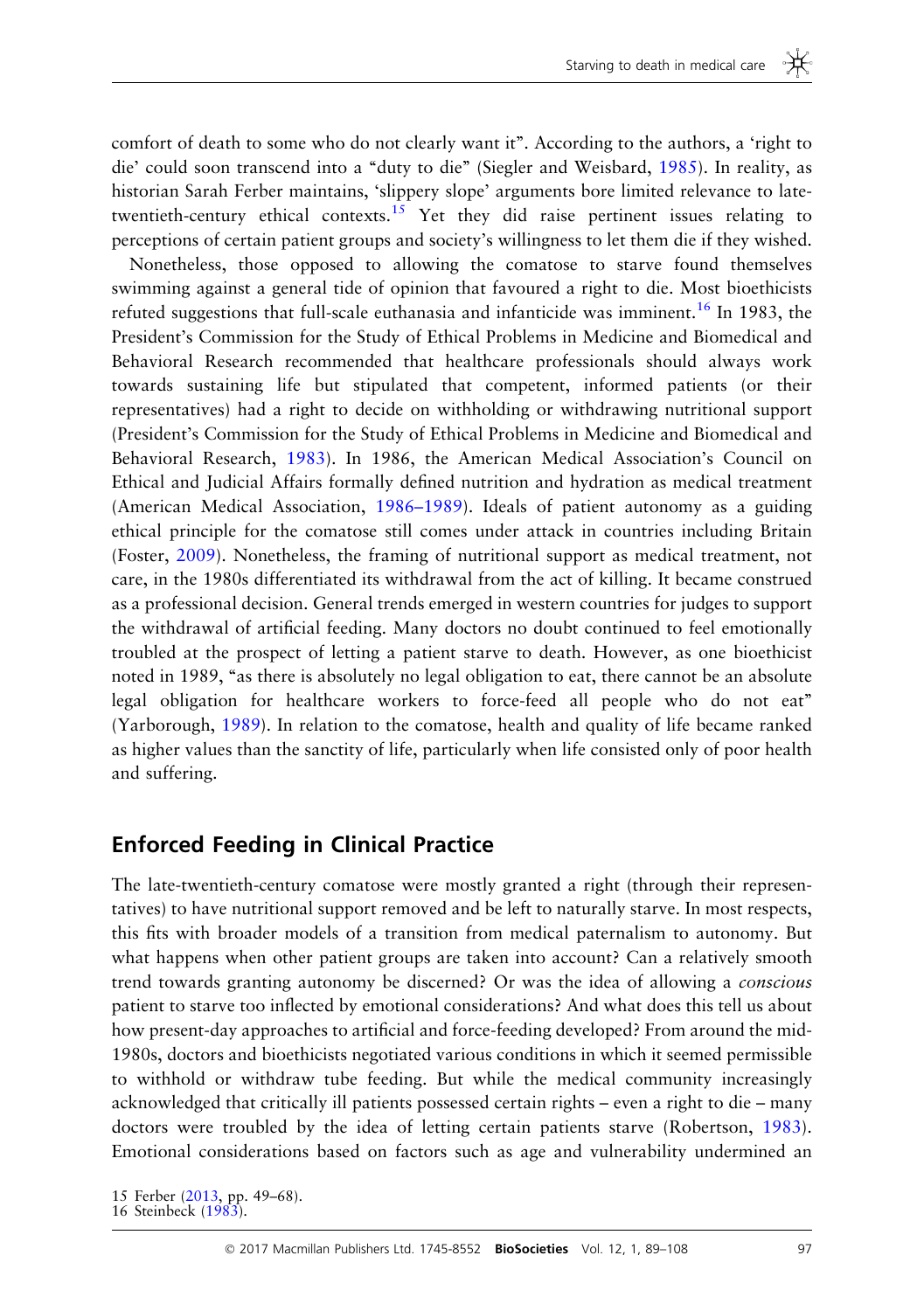adherence to ideals of patient autonomy. Varied approaches to the same problem emerged, resulting in a situation based on inherent inconsistencies which remains in place today.

(i) The elderly The ageing of western populations in the twentieth century (partly a result of declining mortality rates from infectious disease) brought an increase in old-age-related diseases age such as Alzheimer's and dementia. At the final stages of these conditions, many patients were unable to feed themselves. Their quality of life had clearly declined, but their lives were not in imminent danger. Moreover, unlike the comatose, their lives were far from functionless. Since the 1980s, doctors and family members made difficult decisions about limiting care. Despite a more general permissiveness towards removing feeding tubes, doctors and families felt challenged by the prospect of letting an elderly individual slowly starve despite their quality of life being dismal. But was tube feeding humane for these patients if their quality of life – the loss of distinctive human capacities such as self-direction and self-care – had deteriorated to an unacceptable extent? (Ackerman, [1996\)](#page-16-0)

Throughout the 1980s, textbooks and care guides for the elderly increasingly supported the use of feeding tubes where deemed necessary.<sup>17</sup> By 1995, gastrostomy tubes had been inserted in 121,000 elderly patients in America, approximately thirty per cent of the patient population with dementia, indicating a considerable preference for maintaining life (Gillick, [2000](#page-17-0)). Evidently, a strong trend in general practice evolved during the 1980s and 1990s towards sustaining nutritional support supported by families. Emotionally driven attitudes towards hunger, starvation and old age conflicted with the rights of patients to starve as those with advanced dementia differed from the comatose in many respects. They were awake and could feel pain. Expressing discontent with philosophical debates on paternalism and autonomy, some critics pointed out that the tube feeding of conscious patients was obtrusive, uncomfortable and potentially dangerous. In their view, clinical realities were absent from abstract debates on autonomy and the sanctity of life.<sup>18</sup> But perhaps the most curious problem was the lack of research on the benefits of nutritional support for elderly patients, even despite its widespread use. It was only in the late-1990s that researchers began to realise that artificially fed elderly patients did not live for much longer than those who ate normally and passed away naturally.<sup>19</sup> It became increasingly apparent that gastrostomy tubes were failing to prolong life, ensure adequate nutrition or prevent complaints such as aspiration pneumonia. To problematise matters further, many elderly patients undergoing feeding had to be restrained; they lacked the cognitive capacity to understand why a tube was protruding from their abdominal wall and simply pulled it out.<sup>20</sup>

Could it be that, in this instance, physicians and families failed to view advanced dementia as a terminal illness in part because of the emotional nature of the idea of starving an elderly person to death? Ironically, comfort – perhaps the main aim of end-of-life care – was more likely to have been provided if intrusive feeding technologies had not been used. When viewed in this light, it could be justifiably argued that artificial feeding was neither medically or ethically justifiable in terminally ill patients. Nonetheless, doctors and families persistently refused to grant these patients their right to die with dignity; seeing it as morally incompatible with over-riding imperatives to provide care and preserve life. They

<sup>17</sup> E.g. Gallagher-Allred ([1989](#page-17-0)).

<sup>18</sup> Ackerman [\(1996,](#page-16-0) p. 265). 19 E.g. Mitchell et al ([1998](#page-18-0)).

<sup>20</sup> Gillick [\(2000,](#page-17-0) p. 207).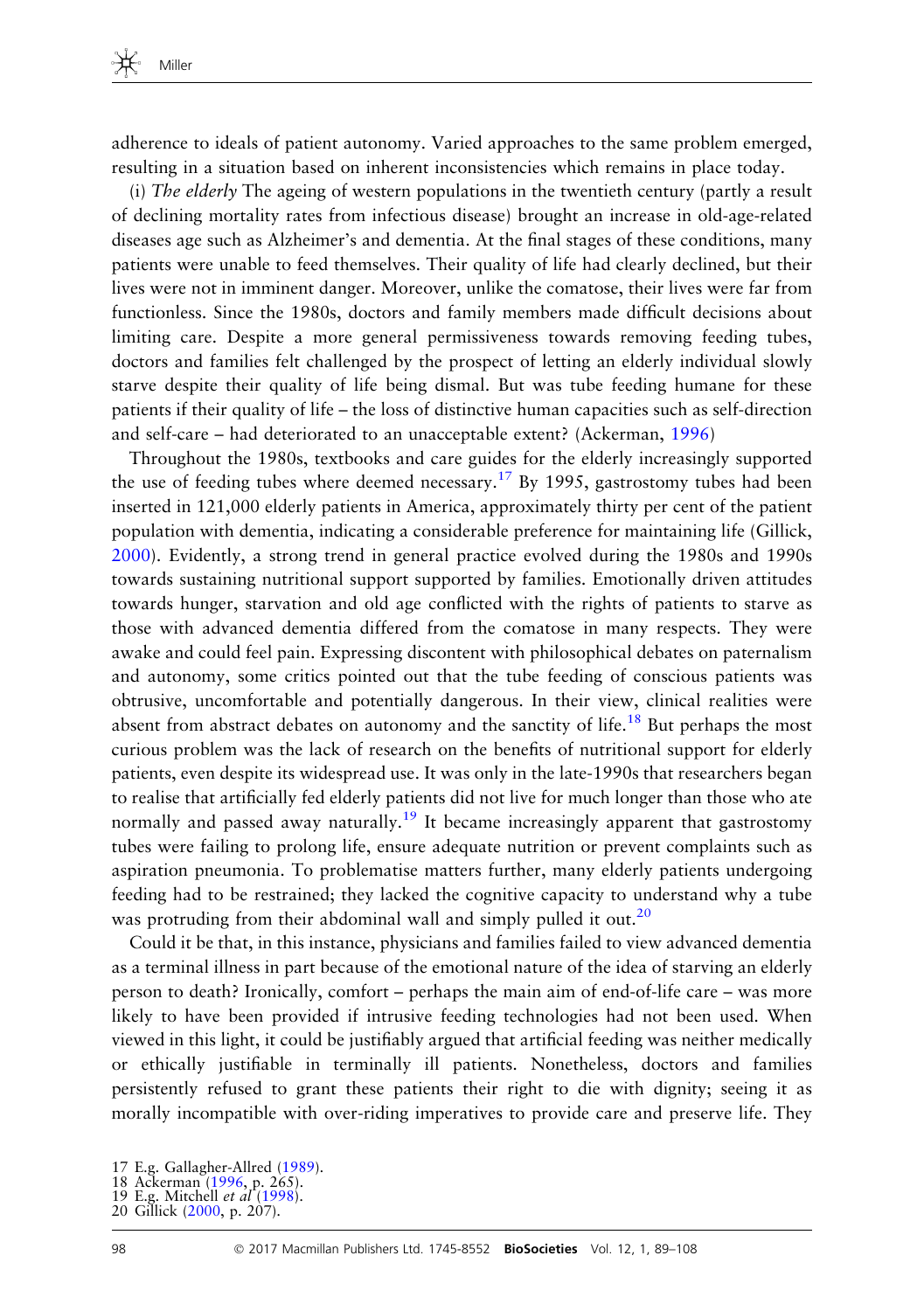struggled with the emotional responsibility of authorising starvation even in a biomedical culture that often sanctioned such acts. These inconsistences remain in place today and have not gone unnoticed. In November 2015, the New York Times ran an opinion piece entitled ''Force Feeding: Cruel at Guanta´namo but OK for Our Parents'' which lambasted parents and doctors for supporting inhumane practices in hospitals and nursing homes while criticising the use of the very same procedure on prison hunger strikers.<sup>21</sup> In this instance, it seems that general principles on artificial feeding (applied evenly to all patients) did not develop based entirely on clinical need.

(ii) Infants If many families found unacceptable the idea of letting an elderly relative slowly starve, what about their infants? If choosing to end the life of an aged person with a limited remaining life-span proved so emotive, what of a new-born or child with a potentially rich life ahead of them? The first prominent case relating to the nutritional support of infants famously involved 'Baby Doe', a Bloomington, Indiana, baby born in 1982 with Down's syndrome, whose parents declined oesophageal surgery, leading to the baby's death. Debate ensued about whether Baby Doe had been denied treatment (and food and water) not because the treatment was risky but because he was intellectually disabled. In 1983, a second case – involving a 'Baby Jane Doe' – arose in New York City. 'Baby Jane Doe' was born with an open spinal column meaning that she would have remained bed ridden, suffering from severe brain damage, throughout her life. Her parents refused to authorise surgery. But did doctors and parents really possess the right to make decisions based on their own perceptions of quality of life?

In 1984, the Department of Health and Human Services (DHHS) amended child abuse laws by adding the Baby Doe Amendment. This sought to prevent the discriminatory denial of medical treatment to 'handicapped infants'. The provision of food and water, the DHHS insisted, was a fundamental matter of human dignity, not an option for medical judgement (John et al, [1983\)](#page-18-0). DHHS rules essentially promoted the feeding of hopelessly ill infants at the same time that courts were granting autonomy to comatose patients. Its amendments were made in a socio-cultural context in which the lives of the young were considered sacred; in which children had a basic right to be shielded from threats and danger (Cunningham, [2005](#page-17-0)[1995]). At worst, the introduction of initiatives such as the so-called 'Baby Doe hotlines' – which encouraged hospital staff to report incidences of disabled babies being starved – risked casting doctors as potential child abusers or murderers, offering little in the way of sensible, reasoned guidelines (Annas, [1983](#page-16-0)). Essentially, discussions of the ethics of neonatal care became polarised between treating all infants without consideration of quality of life or perform infanticide based on quality of life. Whereas previously, practitioners and family members might have privately decided to allow an individual baby to die, medical personnel now worked under stricter guidelines and public accountability (although debates on 'after-birth abortions' still rage) (Guibilini and Minerva, [2013](#page-18-0)).

Intellectually disabled infants differed drastically from both the comatose and the elderly. The infants under question had every chance of living a long life. The quality of that life was debatable but it was certainly not functionless. In turn, these debates tapped into broader discussion of disability rights and discrimination. At worst, cases such as Baby Doe seemed

<sup>21</sup> Available at [http://www.nytimes.com/2015/11/24/opinion/force-feeding-cruel-at-guantanamo-but-ok-for](http://www.nytimes.com/2015/11/24/opinion/force-feeding-cruel-at-guantanamo-but-ok-for-our-parents.html)[our-parents.html](http://www.nytimes.com/2015/11/24/opinion/force-feeding-cruel-at-guantanamo-but-ok-for-our-parents.html) [accessed 31 March 2016].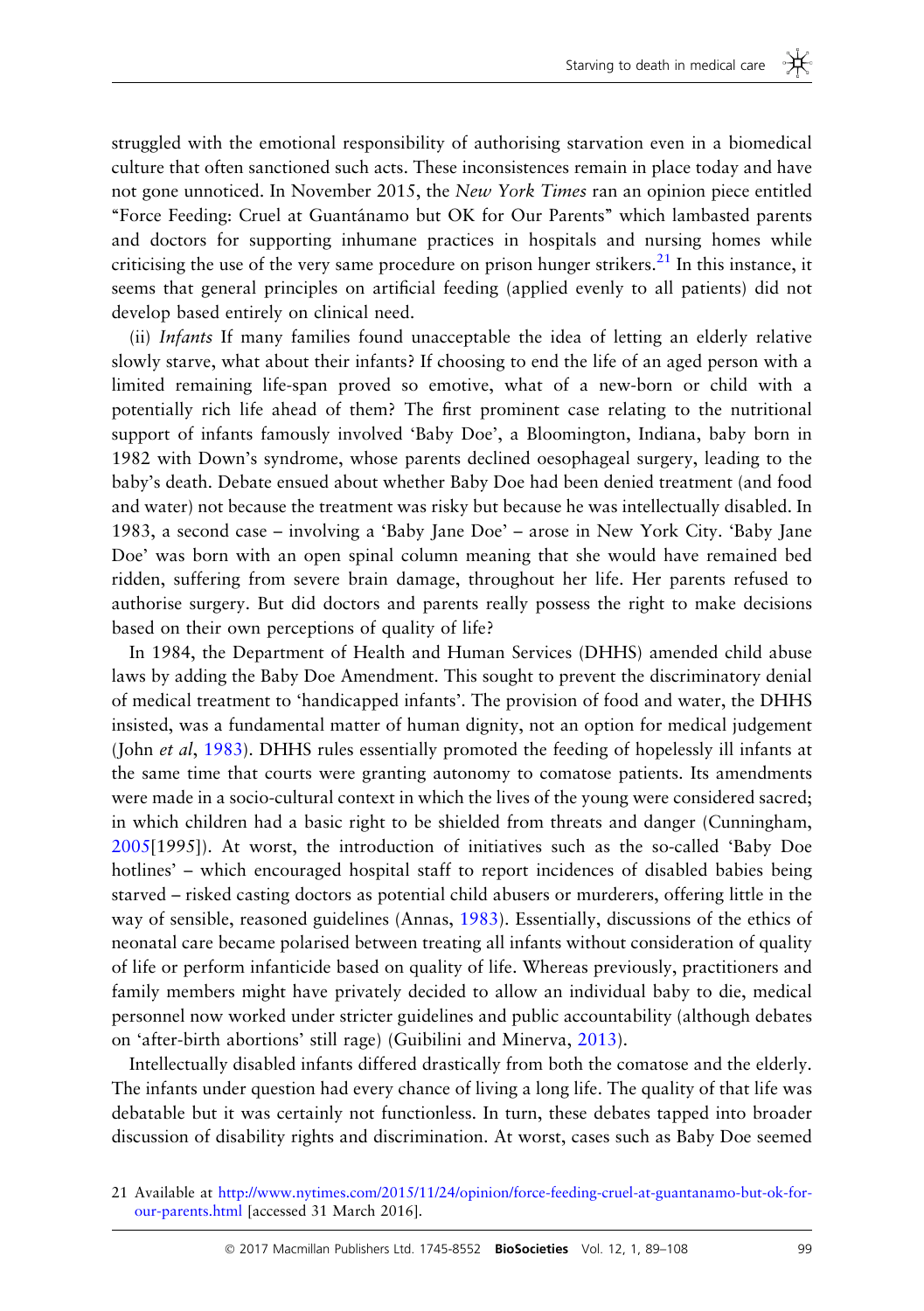to support 'slippery slope' perspectives that foresaw the eradication of the vulnerable and 'worthless'. The idea of starving an infant to death, regardless of his or her condition, struck an emotional chord. The image of a parent feeding a child bore symbolic importance to family members; ending a life by withholding food disrupted traditional notions of nurturing. This symbolism was applicable to all infants, not just those deemed worthy of life. 'Starving' was generally equated with 'suffering', something doctors were meant to avoid or, at least, alleviate. Moreover, society itself shared a strong belief that children were not supposed to die and that clinicians should never give up on an infant. Questions of allowing infants to starve were met with various psychological stumbling blocks (Carter and Leuthner, [2003\)](#page-17-0).

The fact that relatively few court decisions came to light relating to withholding the nutritional support of paediatric patients in itself suggests that doctors were reluctant to discontinue providing nutrition, even if juries might have supported such decisions. In a sense, children were not granted the same rights to die as adults (Levi, [2003](#page-18-0)). Doctors and nurses felt emotionally uncomfortable with starving a child to death. In most other circumstances, intentionally depriving an infant of food and water would be denounced as a monstrous act of cruelty. But as bioethicist Lawrence J. Nelson has observed, the fact that a paediatric patient was dependent and vulnerable did not make stopping feeding him or her unethical. Decisions to feed were being made in light of a general societal commitment to protecting the young from harm (rather than being based entirely on clinical need) producing sensibilities that disrupted an adherence to autonomy. Moreover, as Nelson added, children possessed the same rights to have medical decisions made on their behalf that were in their best interests (Nelson et al, [1995](#page-18-0)). The discussion tapped into broader ideas about vulnerability in which special duties towards particular patients might over-rule general rules.22

In 2016, a study published in the New England Journal of Medicine suggested that most hospitals adhere to policies (established in the 1980s) of providing early parenteral nutrition to critically ill infants despite a limited amount of available research on the benefits. Challenging current hospital policies, the study suggested that withholding nutrition for around a week actually had long-term health benefits in many instances. Children who had built up a nutritional deficiency seem to suffer fewer infections, less organ failure and a quicker recovery than children fed through an InVF drip (Fivez et al, [2016\)](#page-17-0). While this discussion did not directly address the issue of whether an infant patient should be allowed to starve to death, it once again pointed to the clinical inconsistencies towards withholding nutrition from certain patients and the power of emotional considerations towards certain groups in guiding decisions about nutritional support. As with many demented elderly patients, it seems that quality of life might in fact be improved by removing feeding tubes.

(iii) Anorexic patients Since the nineteenth century, numerous anorexics or 'fasting girls' have been force-fed while in institutional care. Their carers no doubt feared an institutional death but also, in many instances, recognised the importance of intimidation in tackling recalcitrant patients (Brumberg, [1988\)](#page-17-0). From the 1980s, some bioethicists began to argue that it was only permissible to force-feed an anorexic patient if his or her physical condition posed an imminent threat to life (Dresser, [1984](#page-17-0)). In Britain, the Mental Health Act 1983

<sup>22</sup> See, for instance, Goodin ([1985](#page-17-0)).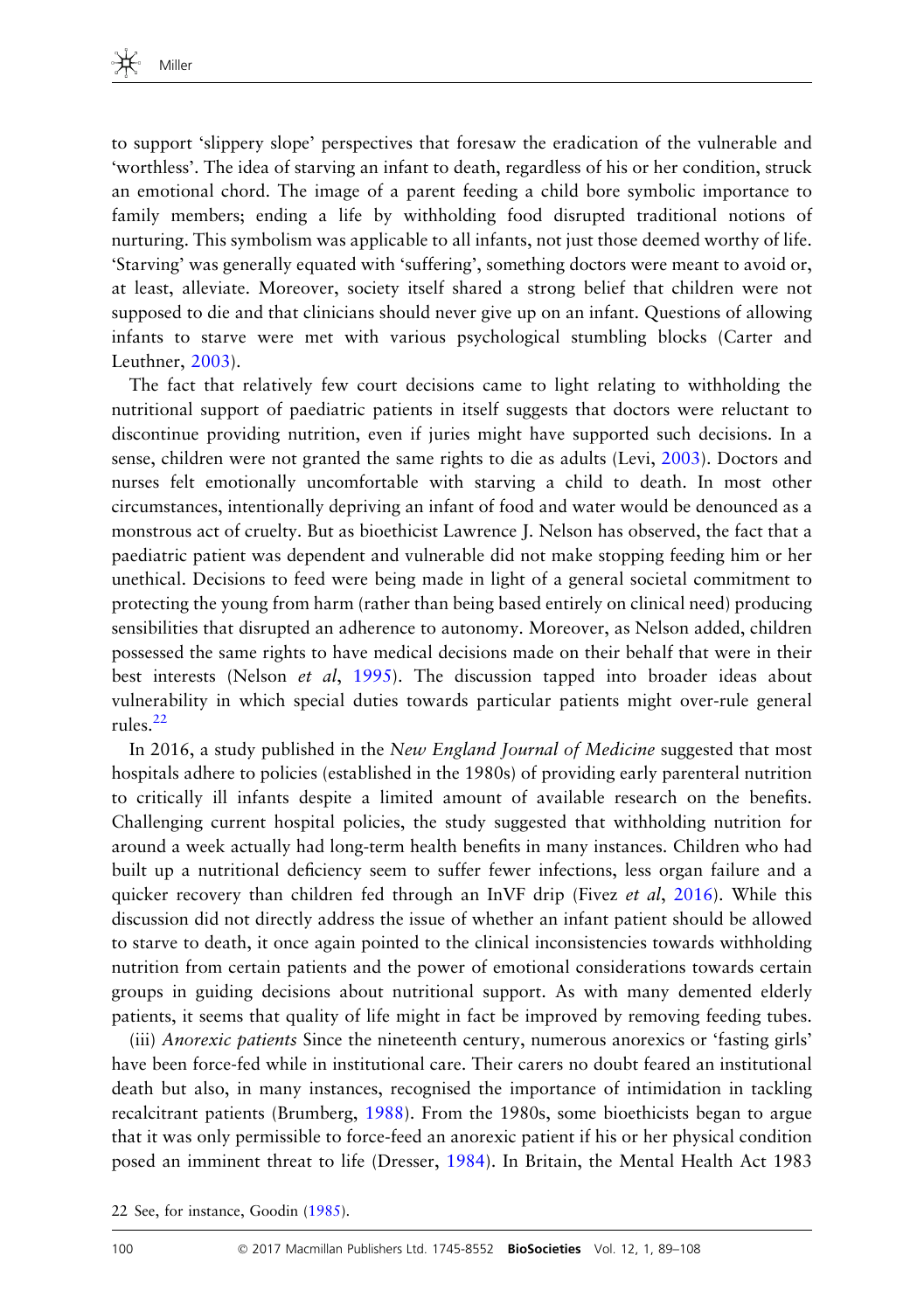supported compulsory treatment when the physical health or survival of an anorexic appeared seriously threatened by food refusal. In 1993, one sixteen-year-old girl unsuccessfully applied to the Court of Appeal in Britain to claim her right to refuse food. As one psychiatrist noted at the time, the idea that anorexics had to be fed were bound up with images of anorexia as a conscious choice, rather than serious illness (Tiller *et al*, [1993\)](#page-19-0). Ultimately, in the same year, three judges ruled that the patient in fact had the right to refuse force-feeding. A new ruling was introduced stating that doctors need to obtain an order (with the patient's views well represented) before resorting to feeding (Anon, 26 October [1993](#page-17-0)).

The death of an anorexic patient, Nikki Hughes, in 1996 in many ways further reinforced inclinations to artificially feed such patients. Hughes had sought a European Court of Human Rights ruling to stop her doctors from feeding her (Anon, 4 August [1997\)](#page-17-0). Critics debated whether anorexics had truly lost their mental competence and right to selfdetermination. Were judgements of 'incompetence' based on an assessment of the capacity of an anorexic person to make decisions or a description of that individual as a whole? After all, many anorexics passed examinations and worked in demanding jobs. Very few seemed to be at death's door (Draper, [2000\)](#page-17-0). One critic commented that force-feeding crushed the patient's will, destroying who the patient was – the antithesis of what therapeutic treatment was meant to be (Lewis, [1999](#page-18-0)). But others, including Simona Giordano, suggested that compassion should over-rule autonomy, maintaining that anorexics should be fed for their own sake (Giordano, [2003\)](#page-17-0).

The situation was far from being clear cut in America. Individual states developed different criteria for whether anorexic patients should be fed against their will. The American Psychiatric Association developed a model in 1983 but this was not completely adopted by any state (Griffiths and Russell, [1998](#page-18-0)). Those opposed to the excesses of medical paternalism insisted that the practice of force-feeding anorexics was outdated and inappropriate (Rathner, [1998\)](#page-19-0). But the fact remained that anorexia could be seen as a form of (predominantly female) deviance; the use of feeding tubes as a way to regain control over the bodies of a recalcitrant patient (Orbach, [1986\)](#page-18-0). It seems apparent that the policies and clinical approaches that emerged towards anorexics from around the 1980s differed from the treatment of groups such as the comatose. Autonomy tended not to be granted to anorexic patients, resulting in a number of court cases in which patients strove (often unsuccessfully) to assert their bodily rights. It seems likely that attitudes towards the feeding of anorexics were bound up with broader opinion on anorexia itself as somehow deviant, as well as attitudes towards youthfulness and femininity.

#### Denying the Right to Starve in Prisons

Although the force-feeding of hunger-striking prisoners is often viewed as somehow inconsistent with standard clinical norms, the imposition of feeding in fact appears fairly consistent with the management of many elderly, infant and anorexic patients. Policies of enforced treatment emerged even within a broader framework that privileged autonomy.<sup>23</sup> Undoubtedly, the means by which hunger strikers are force-fed – with a paraphernalia of

23 For a broader discussion of enforced medical treatment, see Garasic [\(2015\)](#page-17-0).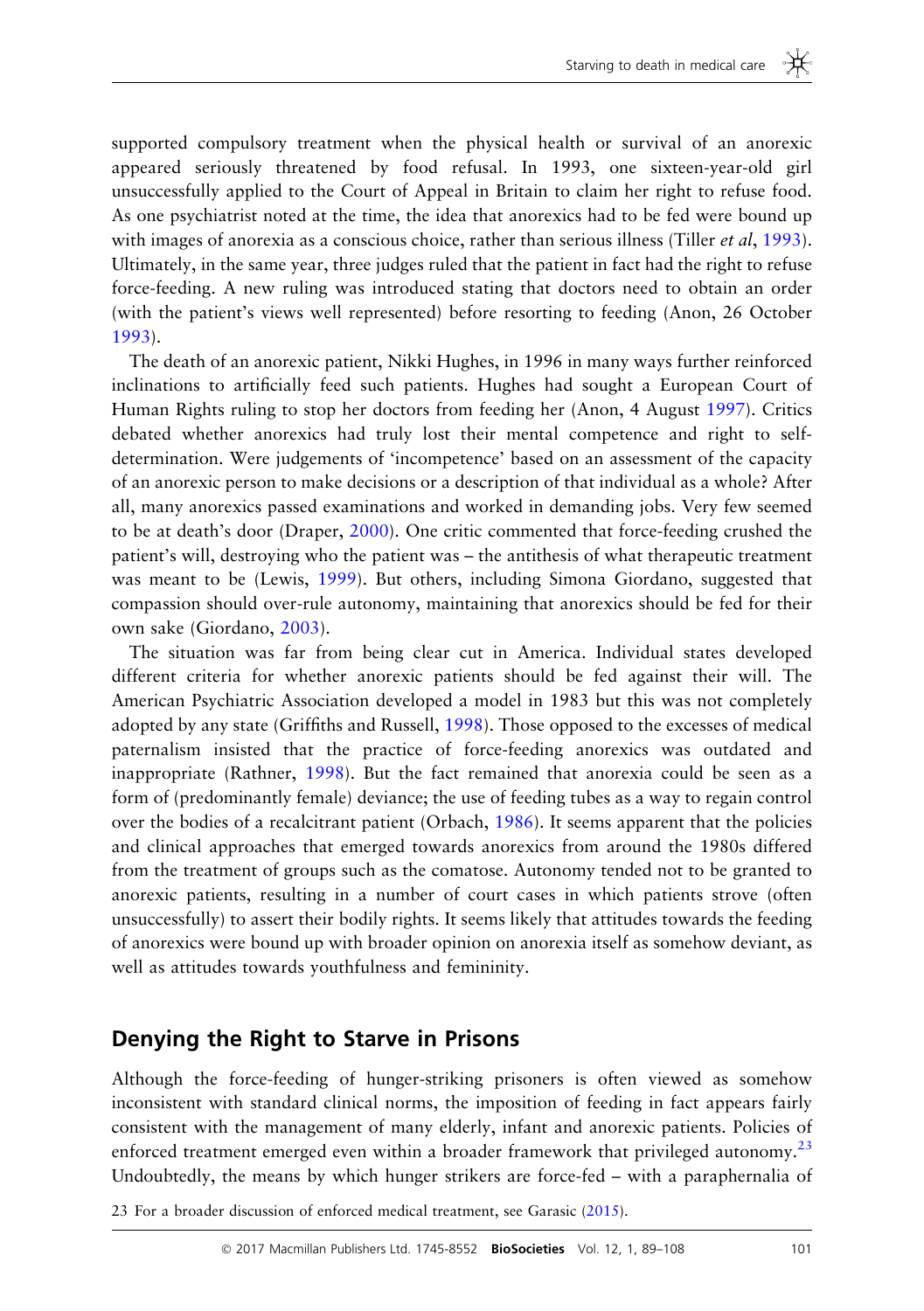tubes, restraints and verbal intimidation – adds an element of discipline absent from clinical encounters. The disciplinary tendencies of the modern prison system and, in particular, prison medicine itself promotes far more hostile encounters between doctor and patient than that would occur in the clinic (Foucault, [1977\[1975\]](#page-17-0); Sim, [1990](#page-19-0)). Nonetheless, prisoner force-feeding needs to be conceptualised in terms of broader social and clinical attitudes that display aversion towards overseeing starvation based on particular emotional attitudes towards certain groups (rather than entirely on clinical need).

Although the World Medical Association declared prisoner force-feeding to be unethical in 1975, force-feeding policies were not entirely banished from prisons. In many ways, the 1980–1981 Maze Prison hunger strikes in Northern Ireland stand apart as an incidence where patient autonomy was granted. The British government stood by its conviction, announced in 1974 by then Home Secretary Roy Jenkins, that it would no longer force-feed IRA prisoners.24 However, the decision to let ten prisoners starve to death was predicated more upon Prime Minister Margaret Thatcher's stubborn determination not to yield to political protest rather than any serious consideration of medical ethical implications.<sup>25</sup> Internationally, convict prisoners who went on hunger strike continued to be force-fed. Justification was typically sought in the idea that state bodies have a vested interest in preventing prison suicides and deaths. Nonetheless, if we consider that compassionate attitudes towards the terminally ill, mentally disabled or comatose were inflected by factors such as age and vulnerability, then it seems equally likely that public opinion on hungerstriking criminals could be marked by disdain. Most debates on nutritional support were also concerned with quality of life should a patient remain alive. However, prisoners are not meant to dictate their living conditions or take steps to improve their lives; they are supposed to carry out prison sentences as part of a punishment involving social exclusion.

Unlike Britain and Ireland, America did not have to deal with large groups of politicised hunger strikers until the twenty-first century (with the exception of a relatively small number of suffragette prisoners). The World Medical Association's 1975 declaration was primarily intended to safeguard politicised prisoners in conflict zones. Convict prisoners remained in a more precarious position. Given the relative absence of political considerations, in the 1980s, American debates on hunger strikes were played out in light of ethical ideas of the right to autonomy and self-determination. In the early 1980s, incidents recurrently made the American headlines. In 1982, the State Supreme Court ordered prison doctors to intravenously force-feed hunger-striking prisoner Thomas Clauso and, in 1984, convicted rapist, Joel Caulk (Anon, 22 February [1982](#page-17-0), 26 May [1984\)](#page-17-0). Whether or not prisoners had a basic right to privacy was highly contested. Ideas that prisoners had basic human rights had certainly gained currency throughout the 1970s and 1980s due to the campaigns of prison welfare activists. However, American courts reached contradictory conclusions on the matter of force-feeding: sometimes supporting bodily autonomy, sometimes supporting the state's interests in preserving life. To complicate matters further, disagreement existed about whether or not hunger strikers were suicidal. Most claimed to be willing to end their lives if necessary but few showed a clear indication that they definitely wanted to die (Ansbacher, [1983](#page-17-0)).

<sup>24</sup> Price Sisters. In House of Commons Debates (23 May 1974), vol. 874, cols 599–602.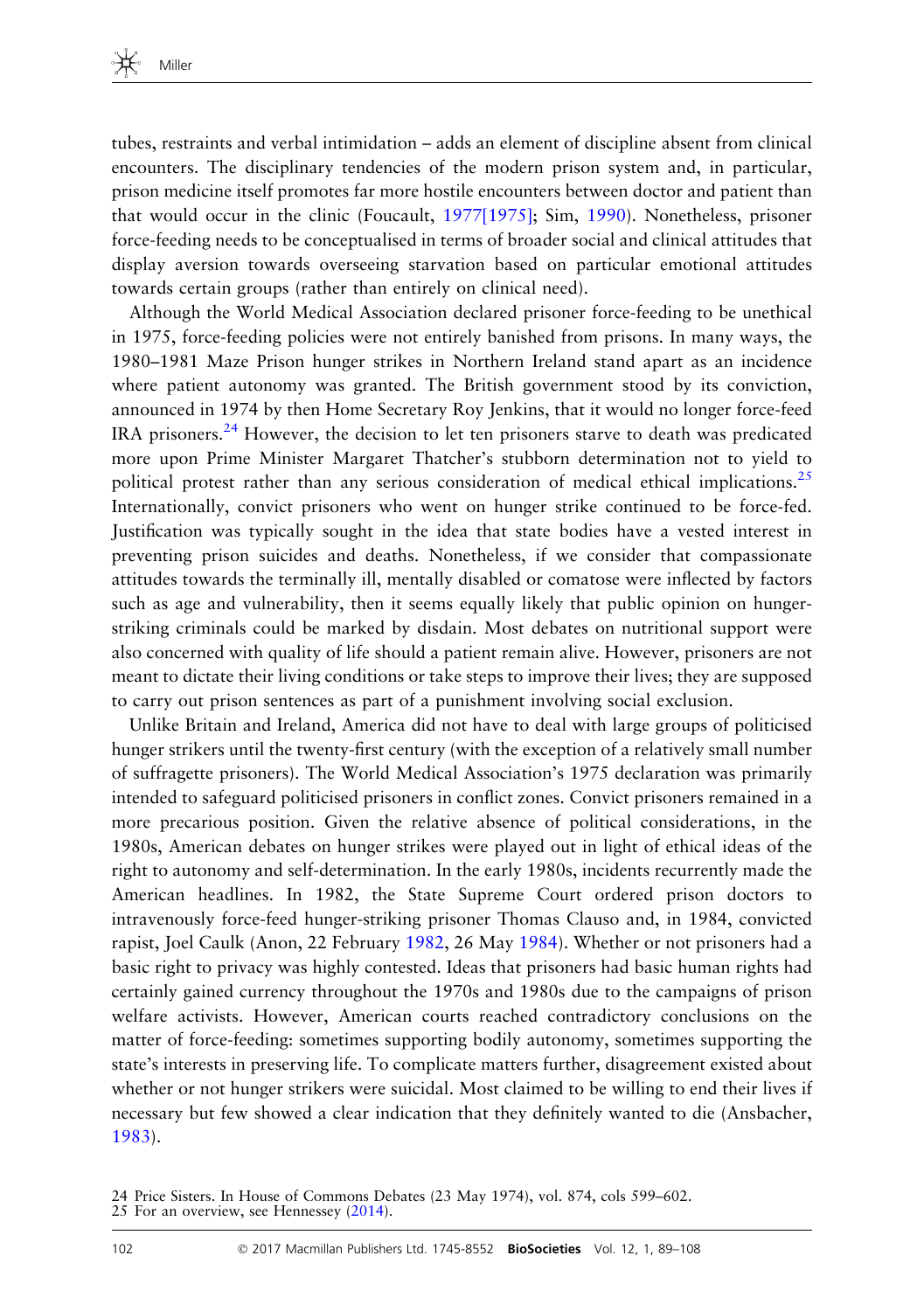One of the most high-profile cases involved Mark Chapman, convicted for murdering ex-Beatle John Lennon. In 1981, Chapman announced that he intended to stop eating to draw attention to all the starving children in the world. After refraining from eating for seven days, prison medical staff declared Chapman as mentally ill (as he seemed determined to kill himself) and transferred him to a psychiatric unit. A New York appellate court similarly classified Chapman's behaviour as suicidal and ultimately prioritised the state's interest in preventing suicide over the prisoner's rights of privacy. Force-feeding was authorised. Nonetheless, the court failed to explain why Chapman's behaviour could be considered suicidal or even if his primary intention was death. Chapman's assertion that he was willing to starve to death did not necessarily imply an intent to die (Jamieson, [1985\)](#page-18-0).

Intriguingly, in 1985, a group of American medical professionals decided that providing food and water constituted basic care in prisons, not medical treatment. This went against trends in discussion of the comatose which (as highlighted above) formally defined nutritional support as therapeutic care. In turn, this implied that prisoners did not possess the same basic human or medical rights to decide whether or not to refuse medical treatment as the comatose, pointing to further inconsistencies in supported feeding policies. In April 1978, a prisoner was committed to Washington State Department of Corrections for assault. In December 1983, he went on hunger strike to protest against what he claimed to be a lack of response by the prison administration to an assault committed upon him by other inmates. The prisoner was transferred to a nearby community hospital where he initially accepted intravenous fluids but later refrained from taking even water. While being fed, he would pull out the feeding tubes. Medical staff decided to restrain him. The prisoner filed for a permanent injunction to forbid force-feeding which was rejected by the County Superior Court on the basis that the state had a duty to provide all reasonable life-saving medical treatment. In February 1985, the prison administration appointed a special commission to examine the problem and recommend a policy. Four medical professors from the University of Washington reported that ''in our view, food and water should not be conceptualised as medicines, nourishment should not be reckoned discipline, continued life should not be viewed as a form of punishment. At bottom, the issues are not ones of a medical nature but rather are administrative fulfilments of the State's clear duty in preserving the life of this prisoner''. The policy decided upon involved giving the inmate two choices: forcefeeding (accompanied by restraint) or resume eating. The inmate chose the latter (Miller, [1986–1987](#page-18-0)).

Perhaps one of the most complex and well-publicised incidences of prisoner force-feeding arose in Britain. Although the Home Office formally announced the end of prison forcefeeding policies in 1974, Moors murderer Ian Brady was force-fed throughout 1975, raising questions in the House of Commons.<sup>26</sup> Throughout his imprisonment, Brady continued to hunger strike. It was only in 1995 that Judge Thorpe formally over-ruled the long-standing ruling of Leigh v. Gladstone (1909) which had supported prison medical staff in providing medical treatment (specifically force-feeding) to hunger strikers. With reference to the recent Tony Bland decision, Thorpe maintained that prisoners, like the comatose, had a human right to be able to decide or not to be fed; a ruling that dismissed ideas of the 'sanctity of life'

<sup>26</sup> Ian Brady (Hunger Strike). In House of Commons Debates (27 November 1975), vol. 901, cols 1027–1028.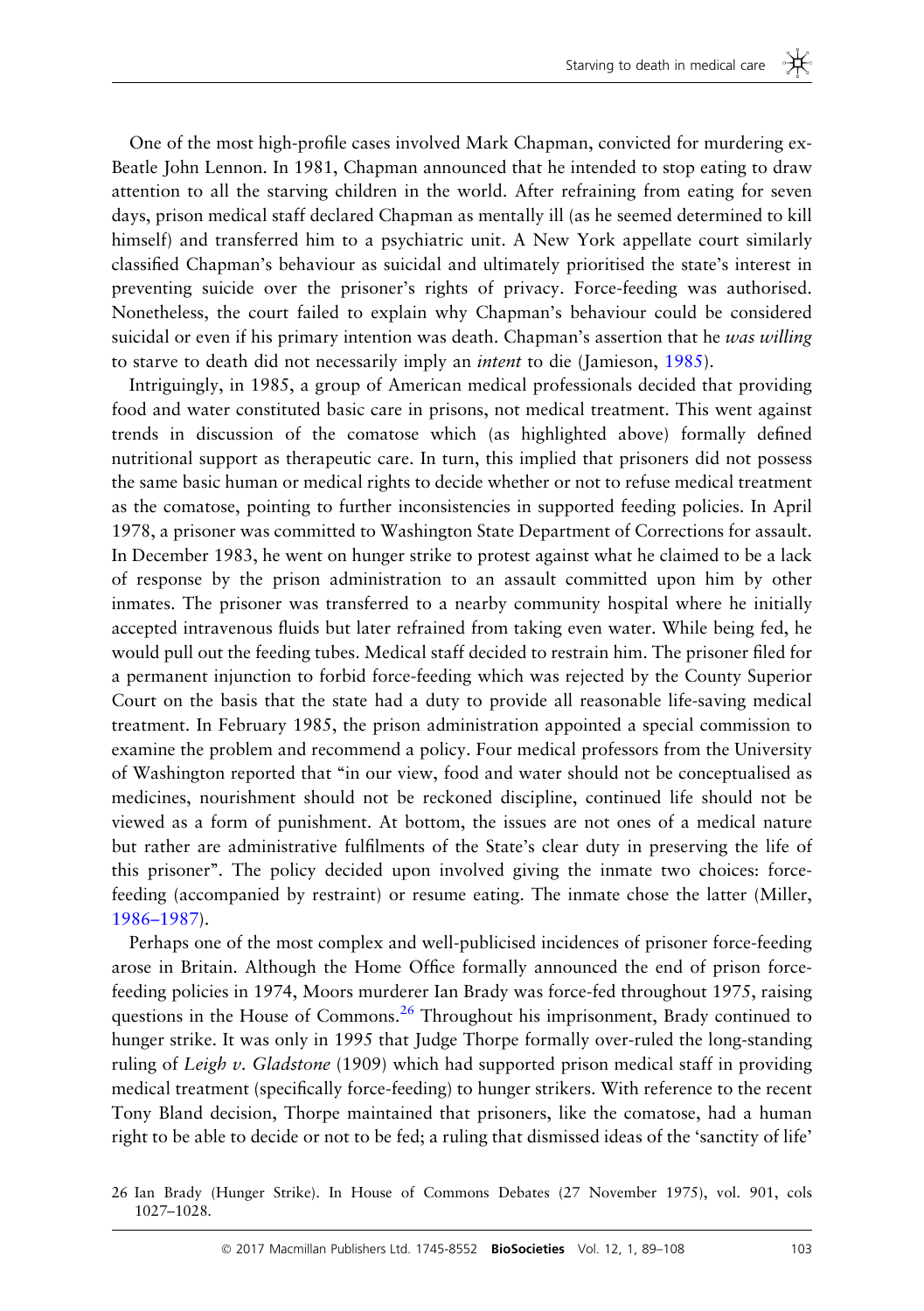and state interest in preserving the lives of prisoners (Dolan, [1998](#page-17-0)). To complicate matters further, a renewed hunger strike by Brady – involving a 150 day period between 1999 and 2000 of being fed four times daily by nasogastric tube – introduced a new factor into the debate: the Mental Health Act 1983 (Williams, [2001\)](#page-19-0). In a court hearing, Brady argued that that force-feeding could only be used legally upon him for the mental disorder from which he was suffering, not for simply going on hunger strike. Ultimately, the decision to continue force-feeding was deemed lawful, rational and fair given that, according to the court, Brady's hunger strike was a "florid example of his psychopathology in action"; a manifestation of his narcissism, self-importance, desire to control and tendencies for confrontation (Anon, [2000b\)](#page-16-0). Public attitudes were unsympathetic. Like many hunger strikers internationally, Brady was denied a right to self-determination and autonomy. While the mental health of convicted murderers and rapists was taken into account in discussion of the patients' ability to make a rational decision, other factors were discussed in relation to prisoners including the state's interest in preserving life. Undoubtedly, public and judicial perspectives on the rights of prisoners such as Brady to die were inflected by negative attitudes towards the murderous acts which had result in their imprisonment.

#### Conclusion

Since the 1970s, complex and contradictory policies have emerged relating to the rights of patients to be allowed to die naturally from the effects of withdrawing or withholding nutritional support. Discussion on the matter arose in the context of broader debates on the technologisation of death, patient and prisoner rights, euthanasia and patient autonomy. It is often assumed that a steady transition took place in the post-war period from medical paternalism to patient autonomy. Patients gradually asserted control over their own bodies and, in some instances, secured a right to decide when and how to die. The case study of nutritional support demonstrates that this transition could be complex and piecemeal. Decisions made to feed or let starve were often rooted in emotional considerations based on perceptions of, and attitudes towards, particular patients. Court decisions often supported the rights of the functionless comatose to be allowed to pass away peacefully following the withdrawal of feeding tubes. Indeed, these have proven to be among the most cited examples of patients declaring their autonomy. Yet many physicians and family members felt uncomfortable with letting infant or elderly patients starve. They resorted to using nutritional support even despite little evidence that such an intervention brought significant benefits or likelihood of improvement.

Many anorexics and prisoners have been entirely denied a right to claim bodily autonomy, in part due to negative attitudes towards them. Force-feeding remained relatively commonplace in prisons, although its use was restrained by the need to secure court orders. Whereas the fate of infants and the elderly were more likely to be considered compassionately, the same could not always be said of prisoners denied a basic right to be able to refuse medical treatment. Indeed, as critics have recently suggested, whether or not a hunger striker's decision to refuse food is respected has often depended upon a confluence of actors, most notably the state's perception of particular prisoners, based on class, ethnicity and other determining factors (Garasic and Foster, [2012\)](#page-17-0). It seems that the same holds true for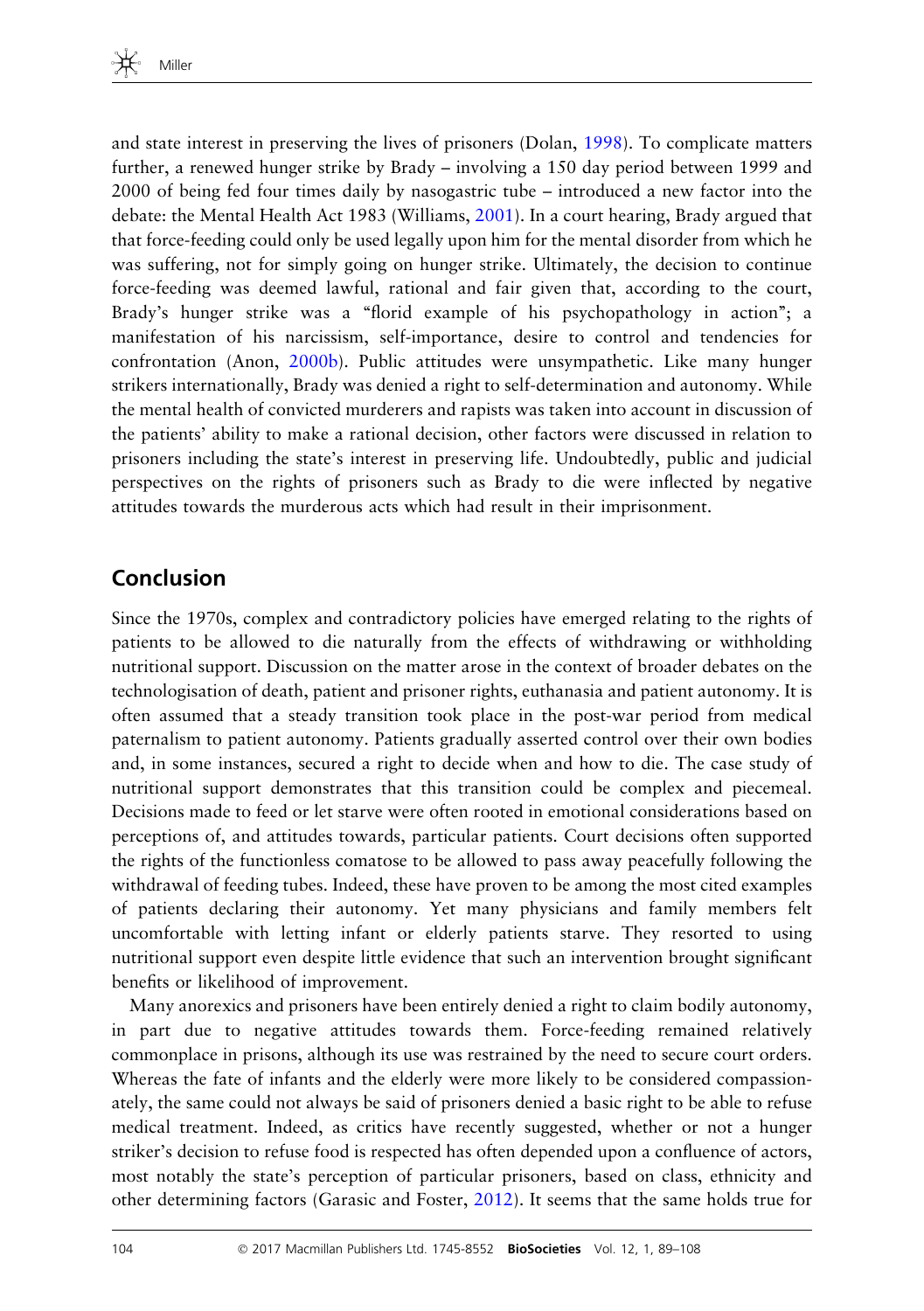<span id="page-16-0"></span>patients more generally. Issues such as the force-feeding of prisoners need to be contextualised within broader trends in biomedicine of displaying aversion towards letting patients starve, even if the re-assertion of control over a starving patient's body clashes with a broader imperative to grant importance to patient autonomy. It now seems clear is that feeding technologies and nutritional support is useful for many, but not all, patients. If ideals of patient autonomy are to remain privileged, bioethicists and clinicians would benefit from co-ordinating attitudes towards nutritional support and artificial feeding among all patient groups rather than relying upon policies that emerged in a piecemeal and inconsistent fashion. However, the emotional barriers which might impede this process need to be acknowledged and considered.

#### Acknowledgments

This work is supported by the Wellcome Trust (Grant No. 101538/Z/13/Z). I have no competing interests, intellectual or financial. The research has been subject to appropriate ethical review.

### About the Author

Ian Miller is a lecturer in Medical History and Humanities at the Centre for the History of Medicine in Ireland, Ulster University. He has published books and articles on topics including the history of the stomach, post-Famine dietary change in Ireland and the forcefeeding of hunger-striking prisoners.

### References

- Ackerman, T.F. (1996) The moral implications of medical uncertainty: Tube feeding demented patients. Journal of the American Geriatric Society 44(2): 1265–1267.
- American Medical Association (1986–1989) Current Opinions of the Council on Ethical and Judicial Affairs of the American Medical Association. Chicago IL: American Medical Association.
- Annas, G.J. (1983) Disconnecting the baby doe hotline. Hastings Center Report 13(3): 14–16.
- Annas, G.J. (1984) When suicide prevention becomes brutality: The case of Elizabeth Bouvia. Hastings Center Report 14(2): 20–21 and 46 on p. 21.
- Annas, G.J., Crosby, S.S. and Glantz, L.H. (2013) Guantánamo bay: A medical ethics-free zone? New England Journal of Medicine 369: 101–103.
- Anon. (1913–1940) Register of Criminal Prisoners on Hunger Strike other than Suffragettes. Kew PCOM2/ 465.
- Anon. (1993a) Law lords rule that Tony Bland does not create precedent. British Medical Journal 306: 413–414.
- Anon. (1993b) Responses and dialogue: The United States Bishops' Committee Statement on nutrition and hydration. Cambridge Quarterly Journal of Healthcare Ethics 2: 341–352.
- Anon. (2000a) Rethinking the role of tube feeding in patients with advanced dementia. New England Journal of Medicine 342(3): 206–210.
- Anon. (2000b) Detained psychiatric patient: Forcible feeding and the right to Die. Medical Law Review 8: 251–273.
- Anon. (17 April 1986) Appeals panel says quadriplegic has right to end forced feeding. New York Times.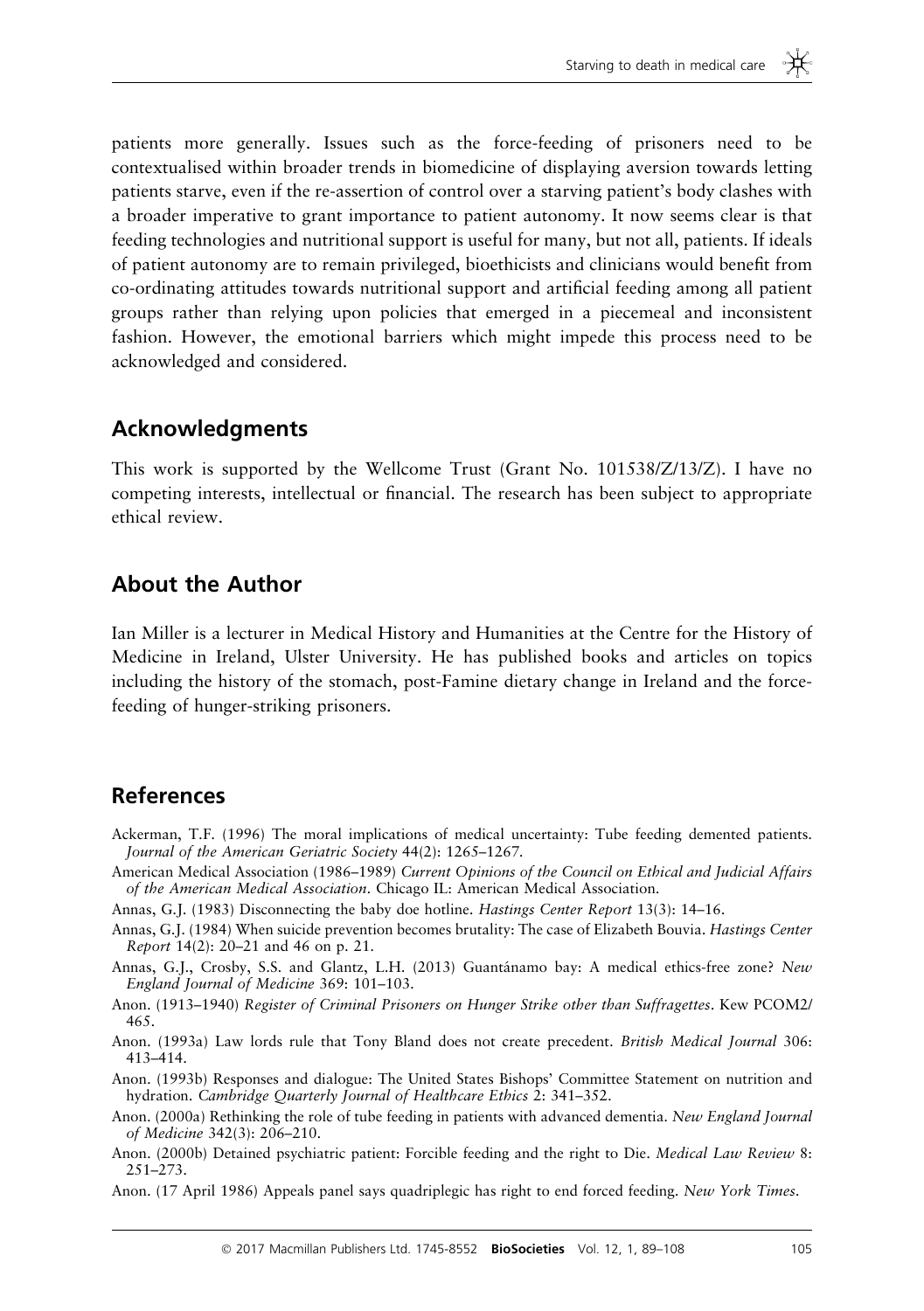- <span id="page-17-0"></span>Anon. (22 February 1982) Jersey Inmate on protest fast vows to resist force feeding. New York Times.
- Anon. (26 May 1984) Force feeding ordered by judge for prisoner. New York Times.
- Anon. (26 October 1993) Force feeding over-ruled. Times.
- Anon. (4 August 1997) Force feeding permitted. Times.
- Ansbacher, R. (1983) Force-feeding hunger striking prisoners: A framework for analysis. University of Florida Law Review 35(1): 99–129.
- Barry, R. (1986) Facing hard cases: The ethics of assisted feeding. Issues in Law and Medicine 2(2): 99–115 on pp. 102–103.
- Bleich, J.D. (1986) Providing nutrition and hydration for terminally ill Patients. Issues in Law and Medicine 2: 117–131.
- Brumberg, J.J. (1988) Fasting Girls: The Emergence of Anorexia Nervosa as a Modern Disease. Cambridge, MA: Harvard University Press, pp. 104–105.
- Callahan, D. (1983) On feeding the dying. Hastings Center Report 13(5): 22.
- Carter, B.S. and Leuthner, S.R. (2003) The ethics of withholding/withdrawing nutrition in the newborn. Seminars in Perinatology 27(6): 480–487 on pp. 484–485.
- Clark, P.A. (2006) Medical ethics at Guantánamo Bay and Abu Ghraib: The problem of dual loyalty. Journal of Law, Medicine and Ethics 34(3): 570–580.
- Coveney, J. (1999) Food, Morals and Meanings: The Pleasure and Anxiety of Eating. London: Routledge.
- Cunningham, H. (2005 [1995]) Children and Childhood in Western Society Since 1500. Harlow: Pearson Longman, pp. 171–200.
- Dolan, B. (1998) Food refusal, forced feeding and the law of England and Wales. In: W. Vandereycken and P.J.V. Beaumont (eds.) Treating Eating Disorders: Ethical, Legal and Personal Issues. London: Athlone Press, pp. 161–162.
- Dowbiggin, I. (2005) A Concise History of Euthanasia: Life, Death, God, Medicine. Lanham, MD: Rowman and Littlefield, pp. 134–135.
- Draper, H. (2000) Anorexia nervosa and respecting a refusal of life-prolonging therapy: A limited justification. Bioethics 14(2): 120–133.
- Dresser, R. (1984) Feeding the hunger artists: Legal issues in treating anorexia nervosa. Wisconsin Law Review 2: 297–374.
- Dresser R.S. and Boisaubin, E.V. (1985) Ethics, law and nutritional support. Archives of Internal Medicine 145(1): 122–124.
- Dudrick, S.J., Wilmore, D.W., Yars, H.M. and Rhoads, J.E. (1969) Can intravenous feeding as the sole means of nutrition support growth in the child and weight loss in the adult? Annals of Surgery 6: 974–984.
- Ferber, S. (2013) Bioethics in Historical Perspective. Basingstoke: Palgrave Macmillan.
- Filene, P.G. (1998) In the Arms of Others: A Cultural History of the Right-to-die Movement in America. Chicago, IL: Hemel Hemstead, pp. 68–69.
- Fivez, T., Kerklaan, D, Mesotten, D. et al (2016) Early versus late parenteral nutrition in critically ill children. New England Journal of Medicine 374: 1111–1122.
- Foster, C. (2009) Choosing Life, Choosing Death: The Tyranny of Autonomy in Medical Ethics and Law. Oxford: Hart.
- Foucault, M. (1977 [1975]) Discipline and Punish: The Birth of the Prison. London: Vintage Books.
- Gallagher-Allred, C.R. (1989) Nutritional Care of the Terminally Ill. Rockville, MD: Aspen.
- Garasic, M.D. (2015) Guantánamo and Other Cases of Enforced Medical Treatment: A Biopolitical Analysis. New York: Springer.
- Garasic M. and Foster, C. (2012) When autonomy kills: The case of Sami Mbarkba Ben Garci. Medicine and Law 31(3): 569–598.
- Gauderer, M. (1999) Twenty years of percutaneous endoscopic gastrostomy: Origin and evolution of a concept and its expanded applications. Gastrointestinal Endoscopy 50(6): 878–883.
- Gauderer, M. (2001) Percutaneous endoscopic gastrostomy twenty years later: A historical perspective. Journal of Pediatric Surgery 36(1): 217–219.
- Gillick, M.R. (2000) Rethinking the role of tube feeding in patients with advanced dementia. New England Journal of Medicine 342: 206–210.
- Giordano, S. (2003) Anorexia Nervosa and refusal of naso-gastric treatment: A response to Heather Draper. Bioethics 17(3): 261–278.
- Goodin, R.E. (1985) Protecting the Vulnerable: An Analysis of Our Social Responsibilities. Chicago: University of Chicago Press.
- Grant, A. and Todd, E. (1982) Enteral and Parenteral Nutrition. Oxford: Oxford University Press.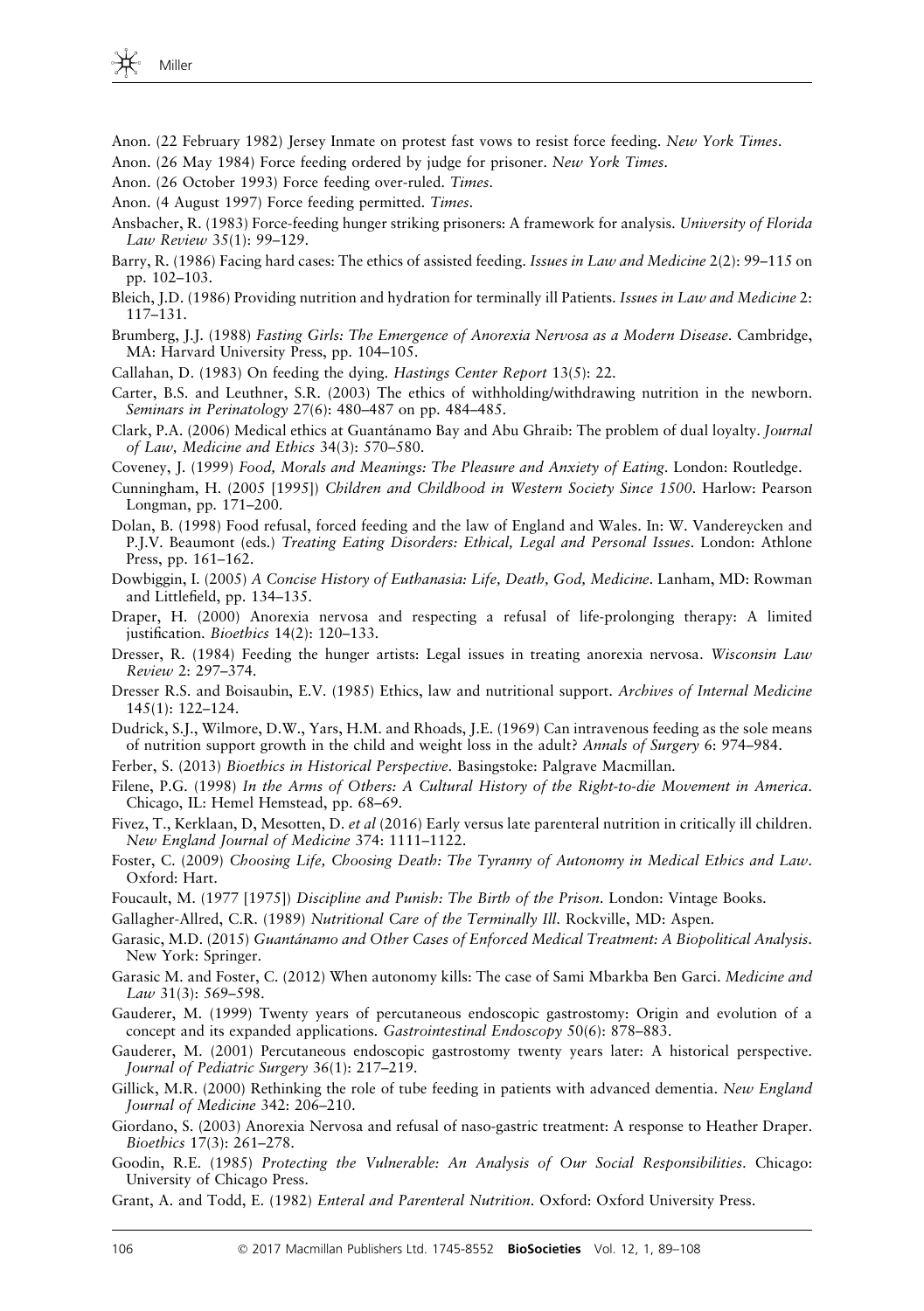<span id="page-18-0"></span>Gregory, G. (2005) Hunger striking prisoners: The doctors' dilemma. British Medical Journal 331: 866.

Griffiths, R. and Russell, J. (1998) Compulsory treatment of anorexia nervosa patients. In: W. Vandereycken and P.J.V. Beaumont (eds.) Treating Eating Disorders: Ethical, Legal and Personal Issues. London: Athlone Press, pp. 137–138.

Guibilini A and Minerva, F. (2013) After-birth abortion: Why should the baby live? Journal of Medical Ethics 39(5): 261–263.

Hennessey, T. (2014) Hunger Strike: Margaret Thatcher's Battle with the IRA. Dublin: Irish Academic Press.

Institute on Medicine as a Profession. (2013) Ethics Abandoned: Medical Professionalism and Detainee Abuse in the War on Terror. New York, NY: Institute on Medicine as a Profession.

Jalland, P. (1996) Death in the Victorian Family. Oxford: Oxford University Press.

Jamieson, S.M. (1985) The effect of incarceration on the right to die. New England Journal on Crime and Civil Confinement 11: 395–419 on p. 395.

John, J., Paris, S.J. and Fletcher, A.B. (1983) Infant doe regulations and the absolute requirement to use nourishment and fluids for the dying infant. Law, Medicine and Health Care 11(5): 210–213.

Kane, F.I. (1985) Keeping Elizabeth Bouvia alive for the public good. Hastings Center Report 15(6): 5–8 on pp. 7–8.

Lebenthal, E. (ed.) (1986) Total Parenteral Nutrition: Indications, Utilization, Complications and Pathophysiological Considerations. New York: Raven Press.

- Levi, B.H. (2003) Withdrawing Nutrition and hydration from children: Legal, ethical and professional issues. Clinical Pediatrics 42(2): 139–145.
- Lewis, P. (1999) Feeding anorexic patients who refuse food. Medical Law Review 7: 21–37 on p. 33.

Lynn, J. and Childress, J.F. (1983) Must patients always be given food and water? Hastings Center Report  $13(5)$ : 17–21 on p. 17.

- Meilaender, G. (1986) The confused, the voiceless, the perverse: Shall we give them food and drink? Issues in Law and Medicine 2(2): 133–148 on p. 147.
- Miller, W.P. (1986–1987) The hunger striking prisoner. Journal of Prison and Jail Health 6(1): 40–61.

Miller, I. (2013) 'A prostitution of the profession'? Forcible feeding, prison doctors, suffrage and medical ethics, 1909–14. Social History of Medicine 26(2): 225–245.

- Miller, I. (2016) A History of Force Feeding: Prisons, Hunger Strikes and Medical Ethics, 1909–74. Basingstoke: Palgrave Macmillan.
- Mitchell, S.L., Kiely, D.K. and Lipsitz, L.A. (1998) Does artificial enteral nutrition prolong the survival of institutionalised elders with chewing and swallowing problems? Journal of Gerontology 53A(3): M207– M213.

Monturo, C. (2009) The artificial nutrition debate: Still an issue...after all these years. Nutrition in Clinical Practice 24(2): 206–213.

Murphy, W. (2014) Political imprisonment and the Irish, 1912–21. Oxford: Oxford University Press, pp. 82–92.

- Nelson, L.J., Rushton, C.H., Cranford, R.E. and Nelson, R.E. (1995) Forgoing medically provided nutrition and hydration in pediatric patients. Journal of Law, Medicine and Ethics 33: 33-46.
- O'Carroll, N. (1995) The right to die: A critique of the supreme Court judgement in the ward case. Studies: An Irish Quarterly Review 336(8): 375–383.
- O'Mahony, S. (2014) Percutaneous endoscopic gastrostomy (PEG): Cui Bono? Frontline Gastroenterology 6(4): 298–300.
- O'Neill, O. (2002) Autonomy and Trust in Bioethics. Cambridge: Cambridge University Press.
- Orbach, S. (1986) Hunger Strike: The Anorectic's Struggle as a Metaphor for Our Age. New York: Faber, pp. 16–19.

Passmore, L. (2012) The ethics and policies of force feeding terror suspects in West German prisons. Social History of Medicine 25(2): 481–499.

Phillips, G.D. and Odgers, C.L. (1986) Parenteral and Enteral Nutrition: A Practical Guide. New York: Churchill Livingstone.

Ponsky, J.L. and Gauderer, M.W.L. (1981) Percutaneous endoscopic gastrostomy: A non-operative technique for feeding gastrostomy. Gastrointestinal Endoscopy 27(1): 9–11.

- President's Commission for the Study of Ethical Problems in Medicine and Biomedical and Behavioral Research (1983) Deciding to Forego Life-Sustaining Treatment: A Report on the Ethical, Medical and Legal Issues in Treatment Decisions. Washington DC: Library of Congress, p. 3.
- President's Council on Bioethics (2008) Human Dignity and Bioethics: Essays Commissioned by the President's Council on Bioethics. Washington, DC: President's Council on Bioethics.